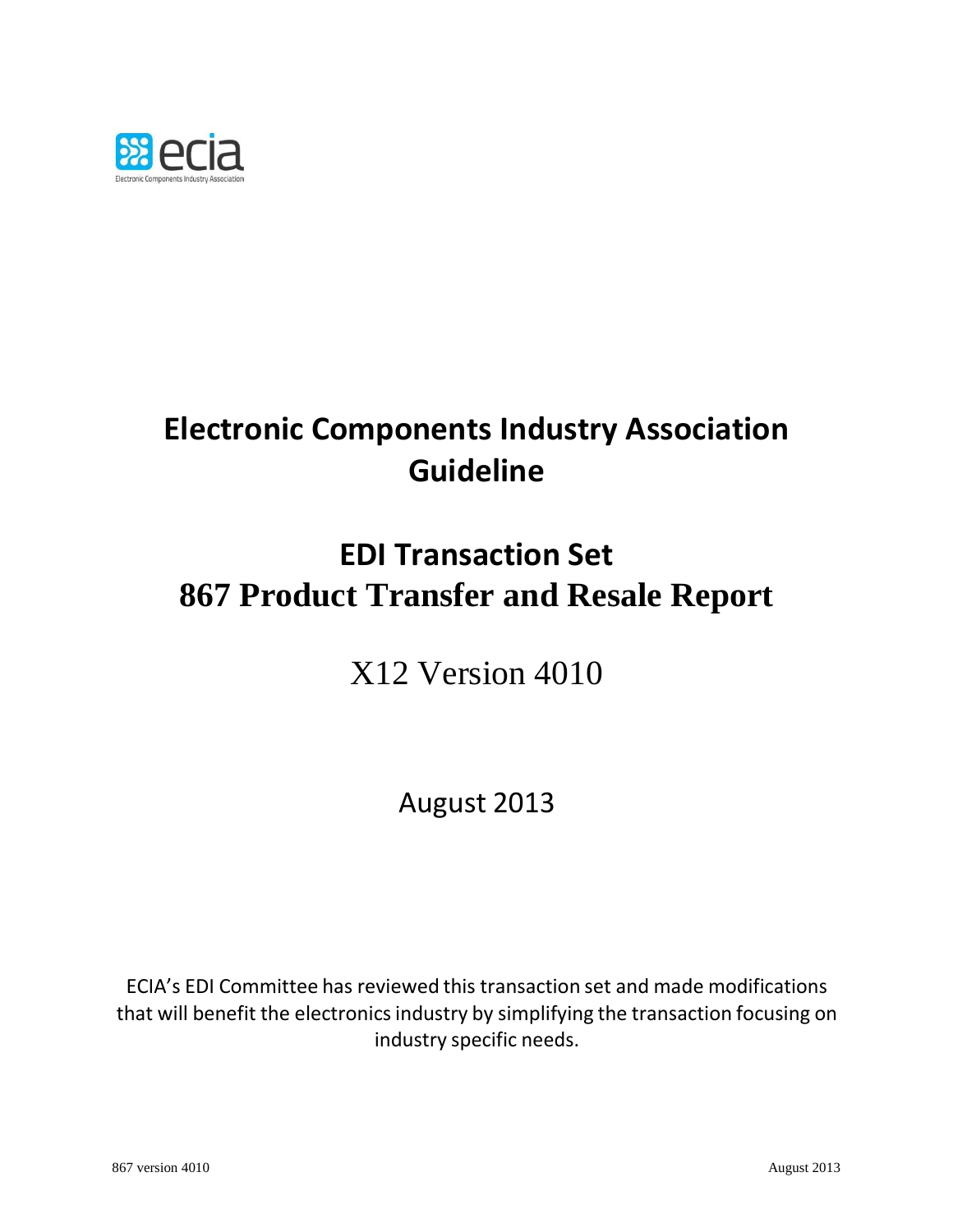## **NOTICE**

ECIA Industry Guidelines and Publications contain material that has been prepared, progressively reviewed, and approved through various ECIA-sponsored industry task forces, comprised of ECIA member distributors, manufacturers, and manufacturers' representatives. After adoption, efforts are taken to ensure widespread dissemination of the guidelines. ECIA reviews and updates the guidelines as needed.

ECIA Industry Guidelines and Publications are designed to serve the public interest, including electronic component distributors, manufacturers and manufacturers' representatives through the promotion of uniform and consistent practices between manufacturers, distributors, and manufacturers' representatives resulting in improved efficiency, profitability, product quality, safety, and environmentally responsible practices. Existence of such guidelines shall not in any respect preclude any member or non-member of ECIA from adopting any other practice not in conformance to such guidelines, nor shall the existence of such guidelines preclude their voluntary use by those other than ECIA members, whether the guideline is to be used either domestically or internationally.

ECIA does not assume any liability or obligation whatever to parties adopting ECIA Industry Guidelines and Publications. Each company must independently assess whether adherence to some or all of the guidelines is in its own best interest.

Inquiries, comments, and suggestions relative to the content of this ECIA Industry Guideline should be addressed to ECIA headquarters.

Published by

### ELECTRONIC COMPONENTS INDUSTRY ASSOCIATION 1111 Alderman Dr., Suite 400 Alpharetta, GA 30005 678-393-9990

Copyright 2013 Printed in U.S.A. All rights reserved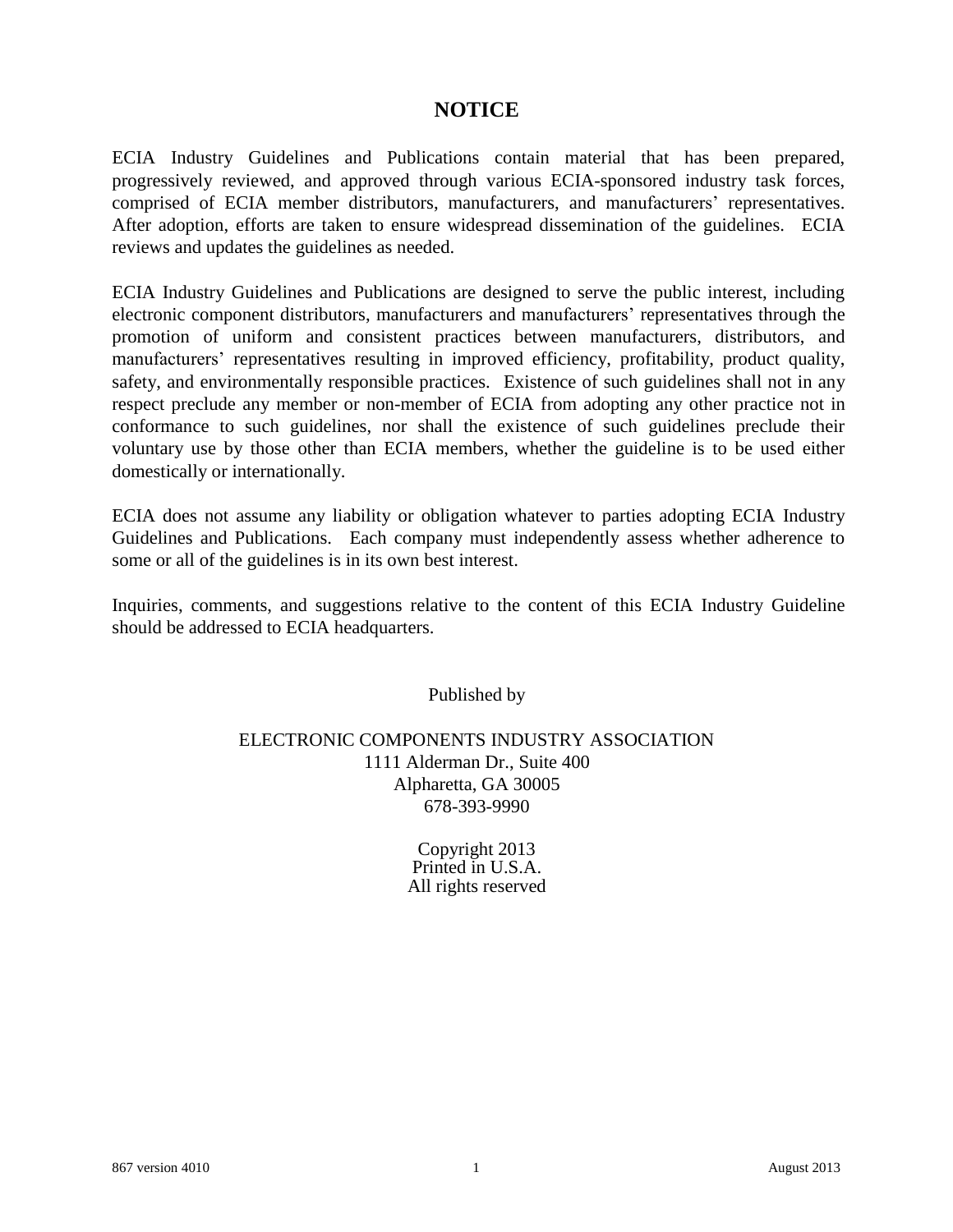## **867 Product Transfer and Resale Report**

## **Functional Group ID=PT**

#### **Introduction:**

This Draft Standard for Trial Use contains the format and establishes the data contents of the Product Transfer and Resale Report Transaction Set (867) for use within the context of an Electronic Data Interchange (EDI) environment. The transaction set can be used to: (1) report information about product that has been transferred from one location to another; (2) report sales of product from one or more locations to an end customer; or (3) report sales of a product from one or more locations to an end customer, and demand beyond actual sales (lost orders). Report may be issued by either buyer or seller.

#### **Heading:**

|          | Pos.       | Seg.                     |                                                      | Req.     |                | Loop          | <b>Notes and</b> |
|----------|------------|--------------------------|------------------------------------------------------|----------|----------------|---------------|------------------|
|          | <u>No.</u> | $\underline{\mathbf{D}}$ | Name                                                 | Des.     | <b>Max.Use</b> | <b>Repeat</b> | <b>Comments</b>  |
| Must Use | 010        | <b>ST</b>                | <b>Transaction Set Header</b>                        | М        |                |               |                  |
| Must Use | 020        | <b>BPT</b>               | Beginning Segment for Product Transfer and<br>Resale | M        |                |               |                  |
|          | 030        | <b>DTM</b>               | Date/Time Reference                                  | $\Omega$ | 2              |               |                  |
|          | 060        | <b>REF</b>               | Reference Identification                             | O        |                |               |                  |
|          |            |                          | LOOP ID - N1                                         |          |                |               |                  |
| Must Use | 080        | N1                       | Name                                                 | M        |                |               |                  |

#### **Detail:**

|          | Pos.<br><u>No.</u> | Seg.<br>$\mathbf{D}$ | Name                               | Req.<br>Des. | <b>Max.Use</b> | Loop<br><b>Repeat</b> | <b>Notes and</b><br><b>Comments</b> |
|----------|--------------------|----------------------|------------------------------------|--------------|----------------|-----------------------|-------------------------------------|
|          |                    |                      | LOOP ID - PTD                      |              |                | >1                    |                                     |
| Must Use | 010                | <b>PTD</b>           | Product Transfer and Resale Detail | M            | 1              |                       |                                     |
|          |                    |                      | <b>LOOP ID - N1</b>                |              |                | 5                     |                                     |
| Must Use | 050                | N1                   | Name                               | M            | 1              |                       |                                     |
|          | 070                | N <sub>3</sub>       | <b>Address Information</b>         | $\mathbf{O}$ | 2              |                       |                                     |
| Must Use | 080                | N <sub>4</sub>       | Geographic Location                | M            | 1              |                       |                                     |
|          |                    |                      | LOOP ID - QTY                      |              |                | >1                    |                                     |
| Must Use | 110                | <b>QTY</b>           | Quantity                           | M            | 1              |                       |                                     |
| Must Use | 120                | <b>LIN</b>           | Item Identification                | M            |                |                       |                                     |
| Must Use | 130                | <b>UIT</b>           | Unit Detail                        | M            | 12             |                       |                                     |
| Must Use | 190                | <b>REF</b>           | Reference Identification           | M            | 1              |                       |                                     |
|          | 199                | <b>REF</b>           | Reference Identification           | $\Omega$     | 1              |                       |                                     |
| Must Use | 210                | <b>DTM</b>           | Date/Time Reference                | M            | 10             |                       |                                     |
|          | 215                | <b>DTM</b>           | Date/Time Reference                | $\mathbf{O}$ | 10             |                       |                                     |
| Must Use | 220                | <b>CUR</b>           | Currency                           | M            | 1              |                       |                                     |

#### **Summary:**

| Pos.<br>No.      | Seg.<br>ID | Name | Req.<br>Des. | Max.Use | Loop<br><b>Repeat</b> | <b>Notes and</b><br><b>Comments</b> |  |
|------------------|------------|------|--------------|---------|-----------------------|-------------------------------------|--|
| 867 version 4010 |            |      |              |         |                       | August 2013                         |  |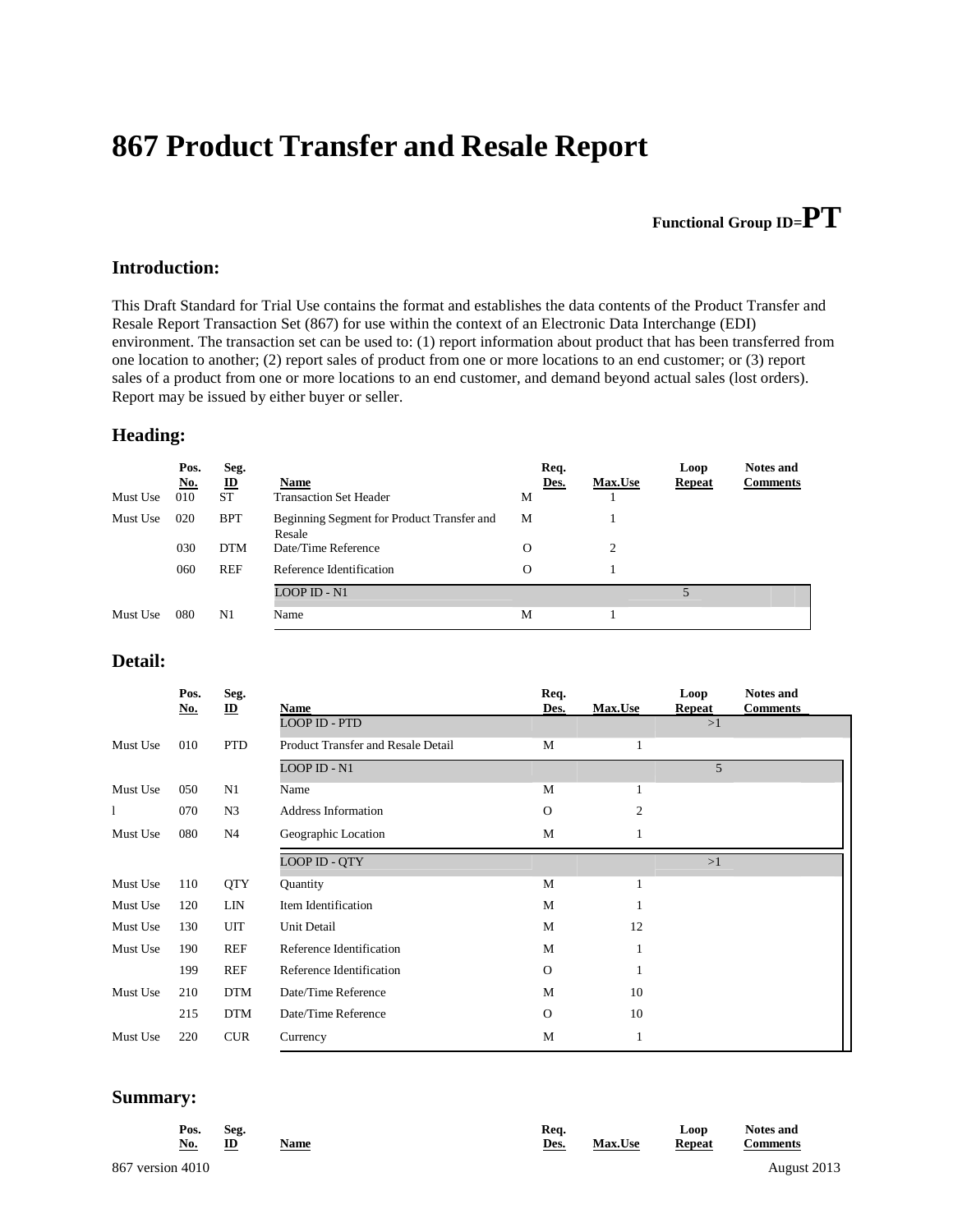|          |     |            | LOOPID-CTT                |   |    |
|----------|-----|------------|---------------------------|---|----|
| Must Use | 010 | <b>CTT</b> | <b>Transaction Totals</b> | м | nl |
| Must Use | 030 | SE         | Transaction Set Trailer   | M |    |

#### **Transaction Set Notes**

**L** The number of line items (CTTOl) is the accumulation of the number of LIN segments. If used, hash total (CTT02) is the sum of the value of quantities (QTY02) for each QTY segment.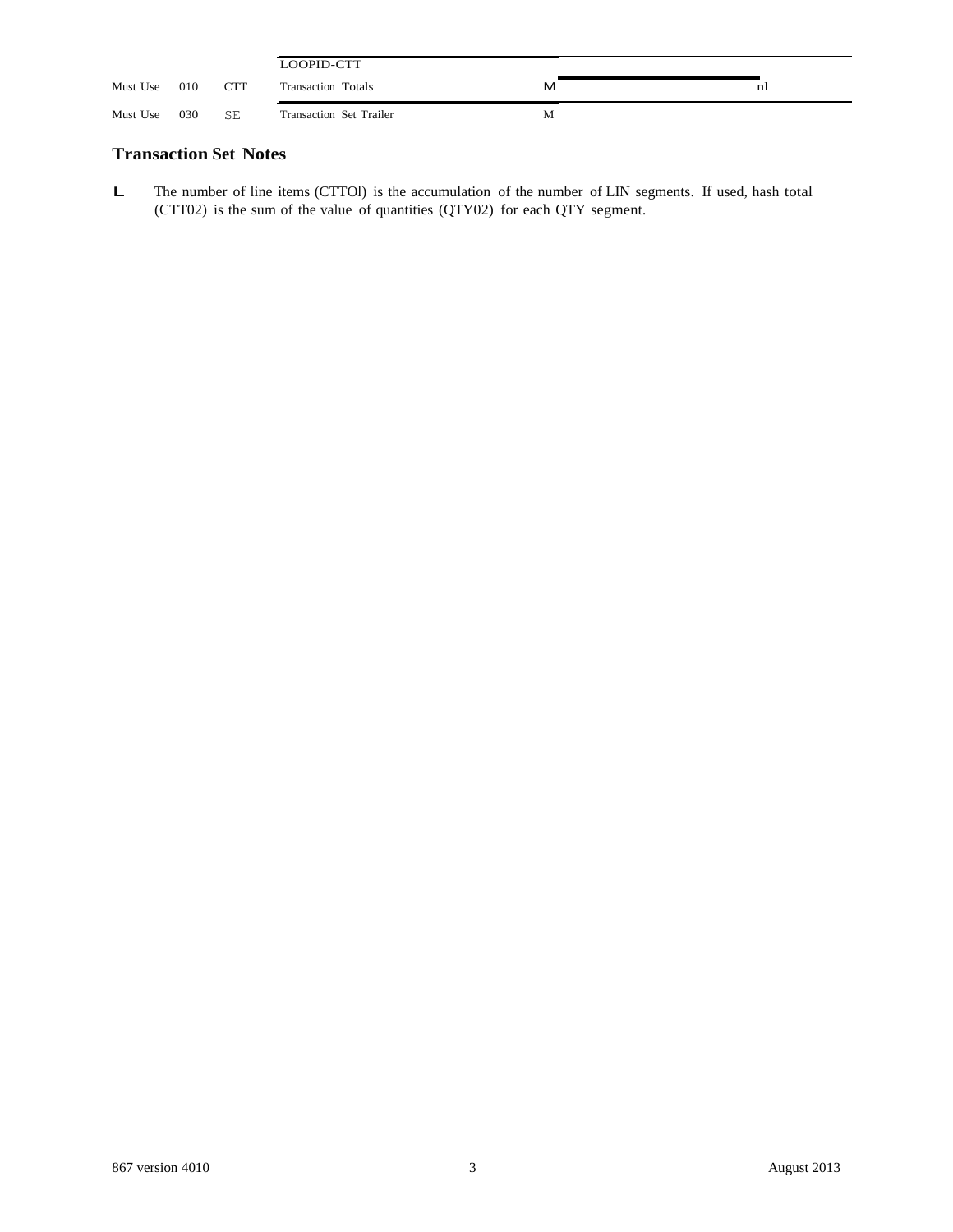## **Segment: ST Transaction Set Header**

| эегшені:               |                                                                                                                                                                                                                       |
|------------------------|-----------------------------------------------------------------------------------------------------------------------------------------------------------------------------------------------------------------------|
| <b>Position:</b>       | 010                                                                                                                                                                                                                   |
| Loop:                  |                                                                                                                                                                                                                       |
| Level:                 | Heading                                                                                                                                                                                                               |
| Usage:                 | Mandatory                                                                                                                                                                                                             |
| <b>Max Use:</b>        |                                                                                                                                                                                                                       |
| <b>Purpose:</b>        | To indicate the start of a transaction set and to assign a control number                                                                                                                                             |
| <b>Syntax Notes:</b>   |                                                                                                                                                                                                                       |
| <b>Semantic Notes:</b> | The transaction set identifier (ST01) is used by the translation routines of the<br>interchange partners to select the appropriate transaction set definition (e.g., $810$ )<br>selects the Invoice Transaction Set). |

**Comments:**

| Ref.             | Data    |                                                                                                                                                |   |                   |
|------------------|---------|------------------------------------------------------------------------------------------------------------------------------------------------|---|-------------------|
| Des.             | Element | <b>Name</b>                                                                                                                                    |   | <b>Attributes</b> |
| ST <sub>01</sub> | 143     | <b>Transaction Set Identifier Code</b>                                                                                                         | M | ID $3/3$          |
|                  |         | Code uniquely identifying a Transaction Set                                                                                                    |   |                   |
|                  |         | Refer to 004010 Data Element Dictionary for acceptable code values.                                                                            |   |                   |
| <b>ST02</b>      | 329     | <b>Transaction Set Control Number</b>                                                                                                          |   | AN 4/9            |
|                  |         | Identifying control number that must be unique within the transaction set<br>functional group assigned by the originator for a transaction set |   |                   |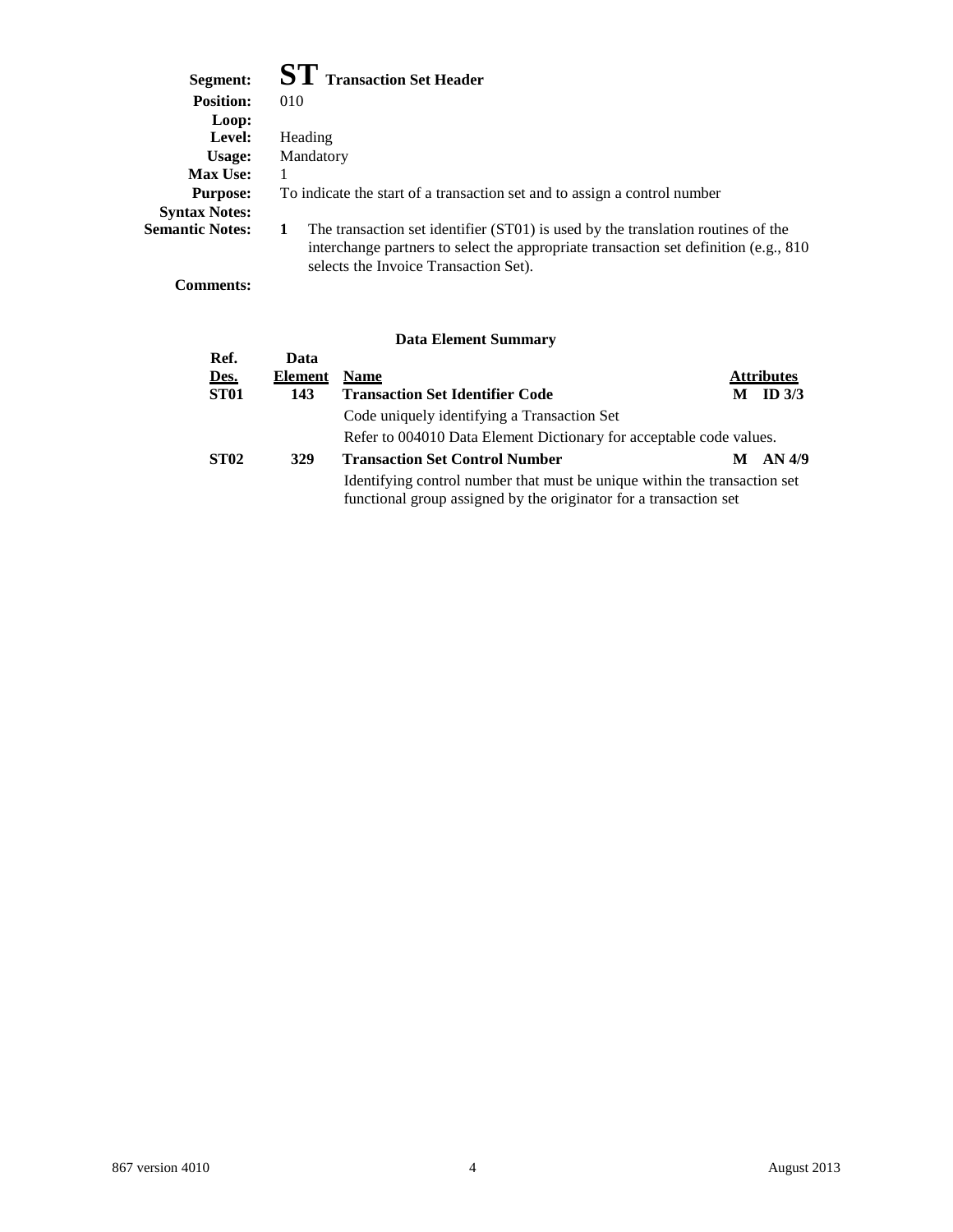| Segment:               |                         |                                                     | <b>BPT</b> Beginning Segment for Product Transfer and Resale                            |                   |
|------------------------|-------------------------|-----------------------------------------------------|-----------------------------------------------------------------------------------------|-------------------|
| <b>Position:</b>       | 020                     |                                                     |                                                                                         |                   |
| Loop:                  |                         |                                                     |                                                                                         |                   |
| Level:                 | Heading                 |                                                     |                                                                                         |                   |
| Usage:                 | Mandatory               |                                                     |                                                                                         |                   |
| Max Use:               | 1                       |                                                     |                                                                                         |                   |
| <b>Purpose:</b>        |                         |                                                     | To indicate the beginning of the Product Transfer and Resale Report Transaction Set and |                   |
|                        |                         | transmit identifying data                           |                                                                                         |                   |
| <b>Syntax Notes:</b>   | 1                       |                                                     | If either BPT05 or BPT06 is present, then the other is required.                        |                   |
| <b>Semantic Notes:</b> | $\mathbf{1}$            | BPT02 identifies the transfer/resale number.        |                                                                                         |                   |
|                        | $\overline{2}$          | BPT03 identifies the transfer/resale date.          |                                                                                         |                   |
|                        | 3                       | Does not apply.                                     |                                                                                         |                   |
|                        | $\overline{\mathbf{4}}$ | Does not apply.                                     |                                                                                         |                   |
| <b>Comments:</b>       |                         |                                                     |                                                                                         |                   |
| <b>Notes:</b>          |                         |                                                     | The BPT02 will be used to stop duplication of Resale Report Processing.                 |                   |
|                        |                         |                                                     |                                                                                         |                   |
|                        |                         | <b>Data Element Summary</b>                         |                                                                                         |                   |
| Ref.                   | Data                    |                                                     |                                                                                         |                   |
| Des.                   | <b>Element</b>          | <b>Name</b>                                         |                                                                                         | <b>Attributes</b> |
| BPT01                  | 353                     | <b>Transaction Set Purpose Code</b>                 |                                                                                         | $M$ ID $2/2$      |
|                        |                         | Code identifying purpose of transaction set         |                                                                                         |                   |
|                        |                         | 00<br>Original                                      |                                                                                         |                   |
| BPT <sub>02</sub>      | 127                     | <b>Reference Identification</b>                     |                                                                                         | <b>M</b> AN 1/30  |
|                        |                         |                                                     | Reference information as defined for a particular Transaction Set or as                 |                   |
|                        |                         | specified by the Reference Identification Qualifier |                                                                                         |                   |
|                        |                         |                                                     |                                                                                         |                   |
| <b>BPT03</b>           | 373                     | Date                                                |                                                                                         | <b>M</b> DT 8/8   |
|                        |                         | Date expressed as CCYYMMDD                          |                                                                                         |                   |
|                        |                         |                                                     | This date should represent the month of the file contents, not the date                 |                   |
|                        |                         |                                                     | that the data is extracted from your system. For example, if you extract                |                   |
|                        |                         |                                                     | and send a file on August 4 that contains data for July 1 through July                  |                   |
|                        |                         |                                                     | 31, the reporting date should be a day from July (July 15 or July 31). If               |                   |
|                        |                         |                                                     | the file contains data for multiple months, the reporting date should be                |                   |
|                        |                         | a day from the last month contained in the file.    |                                                                                         |                   |
| <b>BPT04</b>           | 755                     | <b>Report Type Code</b>                             | O                                                                                       | ID $2/2$          |
|                        |                         |                                                     | Code indicating the title or contents of a document, report or                          |                   |
|                        |                         | supporting item                                     |                                                                                         |                   |
|                        |                         | 02<br>Resale                                        |                                                                                         |                   |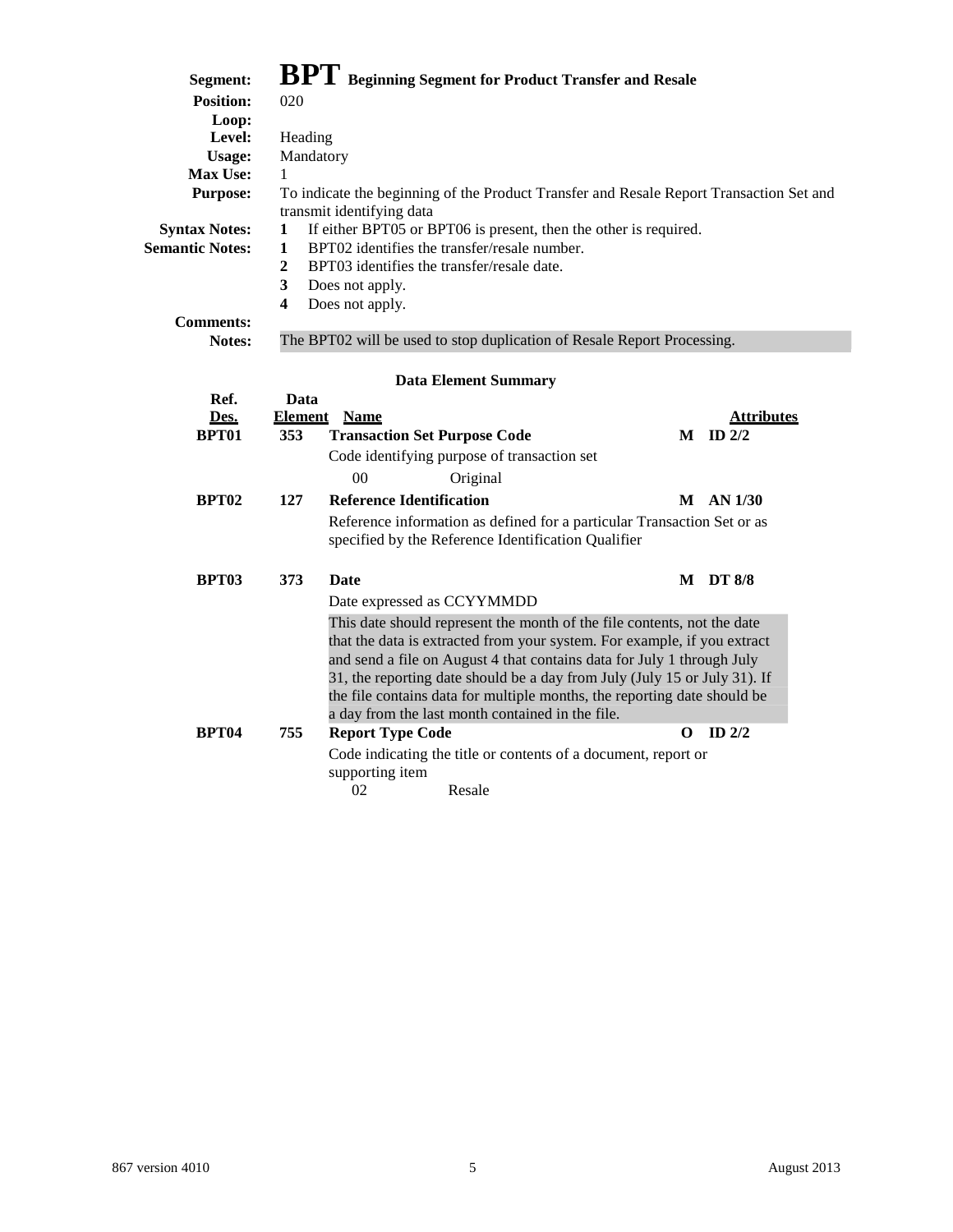## **Segment: DTM Date/Time Reference**

| редшени.               | $\mathbf{L}$ $\mathbf{L}$ $\mathbf{L}$ $\mathbf{V}$ $\mathbf{L}$ $\mathbf{L}$ $\mathbf{R}$ $\mathbf{R}$ $\mathbf{L}$ $\mathbf{R}$ $\mathbf{R}$ $\mathbf{R}$ $\mathbf{R}$ $\mathbf{R}$ $\mathbf{R}$ $\mathbf{R}$ $\mathbf{R}$ $\mathbf{R}$ $\mathbf{R}$ $\mathbf{R}$ $\mathbf{R}$ $\mathbf{R}$ $\mathbf{R}$ $\mathbf{R}$ $\mathbf{$ |
|------------------------|------------------------------------------------------------------------------------------------------------------------------------------------------------------------------------------------------------------------------------------------------------------------------------------------------------------------------------|
| <b>Position:</b>       | 30                                                                                                                                                                                                                                                                                                                                 |
| Loop:                  |                                                                                                                                                                                                                                                                                                                                    |
| Level:                 | Header                                                                                                                                                                                                                                                                                                                             |
| Usage:                 | Optional                                                                                                                                                                                                                                                                                                                           |
| <b>Max Use:</b>        | 10                                                                                                                                                                                                                                                                                                                                 |
| <b>Purpose:</b>        | To specify pertinent dates and times                                                                                                                                                                                                                                                                                               |
| <b>Syntax Notes:</b>   | At least one of DTM02 DTM03 or DTM05 is required.                                                                                                                                                                                                                                                                                  |
|                        | If DTM04 is present, then DTM03 is required.<br>2                                                                                                                                                                                                                                                                                  |
|                        | If either DTM05 or DTM06 is present, then the other is required.<br>3                                                                                                                                                                                                                                                              |
| <b>Semantic Notes:</b> |                                                                                                                                                                                                                                                                                                                                    |

**Comments:**

|              |                 |             | <b>Data Element Summary</b>                                 |   |                   |
|--------------|-----------------|-------------|-------------------------------------------------------------|---|-------------------|
| Ref.<br>Des. | Data<br>Element | <b>Name</b> |                                                             |   | <b>Attributes</b> |
| DTM01        | 374             |             | Date/Time Qualifier                                         | М | ID $3/3$          |
|              |                 |             | Code specifying type of date or time, or both date and time |   |                   |
|              |                 | 193         | Period Start                                                |   |                   |
|              |                 | 194         | Period End                                                  |   |                   |
| DTM02        | 373             | Date        |                                                             |   | $X$ DT 8/8        |
|              |                 |             | Date expressed as CCYYMMDD                                  |   |                   |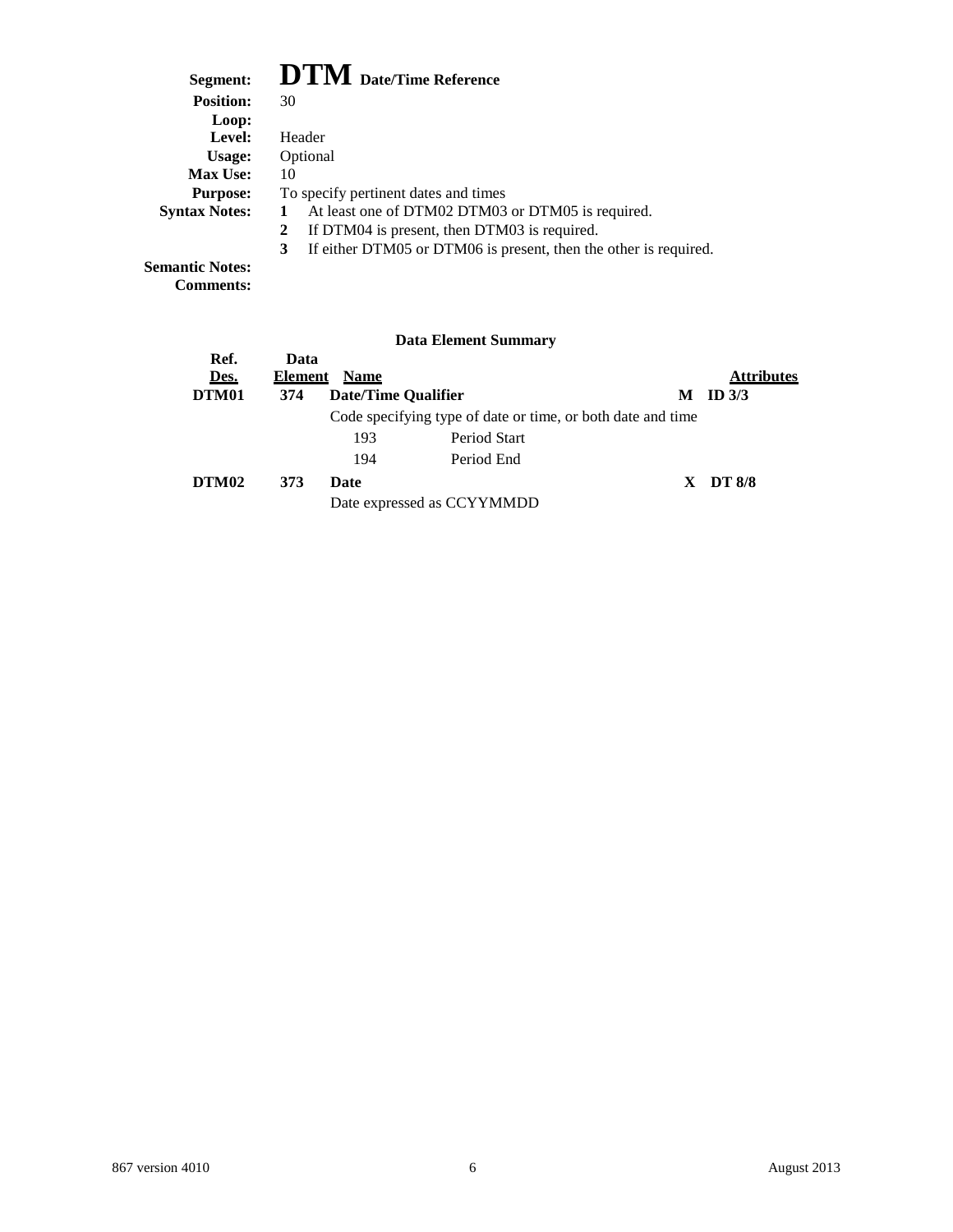## **Segment: REF Reference Identification**

| Segment:               | <b>INLI</b> Reference Identification |                                                                                                                                                                                                                                                                                                                                    |               |  |  |
|------------------------|--------------------------------------|------------------------------------------------------------------------------------------------------------------------------------------------------------------------------------------------------------------------------------------------------------------------------------------------------------------------------------|---------------|--|--|
| <b>Position:</b>       | 060                                  |                                                                                                                                                                                                                                                                                                                                    |               |  |  |
| Loop:                  |                                      |                                                                                                                                                                                                                                                                                                                                    |               |  |  |
| Level:                 | Heading                              |                                                                                                                                                                                                                                                                                                                                    |               |  |  |
| Usage:                 | Optional                             |                                                                                                                                                                                                                                                                                                                                    |               |  |  |
| <b>Max Use:</b>        | 1                                    |                                                                                                                                                                                                                                                                                                                                    |               |  |  |
| <b>Purpose:</b>        | To specify identifying information   |                                                                                                                                                                                                                                                                                                                                    |               |  |  |
| <b>Syntax Notes:</b>   | 1                                    | If either C04003 or C04004 is present, then the other is required.                                                                                                                                                                                                                                                                 |               |  |  |
|                        | 2                                    | If either C04005 or C04006 is present, then the other is required.                                                                                                                                                                                                                                                                 |               |  |  |
| <b>Semantic Notes:</b> | Does not apply.<br>1                 |                                                                                                                                                                                                                                                                                                                                    |               |  |  |
| <b>Comments:</b>       |                                      |                                                                                                                                                                                                                                                                                                                                    |               |  |  |
| Notes:                 |                                      | If used at this level, Reference Number will be used on all invoices created for this                                                                                                                                                                                                                                              |               |  |  |
|                        |                                      | Resale Report. Used for Distributor Integrated Inventory Program ONLY.                                                                                                                                                                                                                                                             |               |  |  |
|                        |                                      |                                                                                                                                                                                                                                                                                                                                    |               |  |  |
|                        |                                      | <b>Data Element Summary</b>                                                                                                                                                                                                                                                                                                        |               |  |  |
| Ref.                   | Data                                 |                                                                                                                                                                                                                                                                                                                                    |               |  |  |
| Des.                   | <b>Name</b><br>Element               |                                                                                                                                                                                                                                                                                                                                    | Attributes    |  |  |
| <b>REF01</b>           | 128                                  | <b>Reference Identification Qualifier</b>                                                                                                                                                                                                                                                                                          | ID $2/3$<br>М |  |  |
|                        |                                      | Code qualifying the Reference Identification                                                                                                                                                                                                                                                                                       |               |  |  |
|                        | $\mathbf{L}$                         | $\mathbb{R}$ $\mathbb{R}$ $\mathbb{R}$ $\mathbb{R}$ $\mathbb{R}$ $\mathbb{R}$ $\mathbb{R}$ $\mathbb{R}$ $\mathbb{R}$ $\mathbb{R}$ $\mathbb{R}$ $\mathbb{R}$ $\mathbb{R}$ $\mathbb{R}$ $\mathbb{R}$ $\mathbb{R}$ $\mathbb{R}$ $\mathbb{R}$ $\mathbb{R}$ $\mathbb{R}$ $\mathbb{R}$ $\mathbb{R}$ $\mathbb{R}$ $\mathbb{R}$ $\mathbb{$ |               |  |  |

|       |     | PO.                             | Purchase Order Number                                                   |             |
|-------|-----|---------------------------------|-------------------------------------------------------------------------|-------------|
| REF02 | 127 | <b>Reference Identification</b> |                                                                         | $O$ AN 1/30 |
|       |     |                                 | Reference information as defined for a particular Transaction Set or as |             |
|       |     |                                 | specified by the Reference Identification Qualifier                     |             |
|       |     |                                 | PO Number or Billing reference number to use as PO number on Invoice.   |             |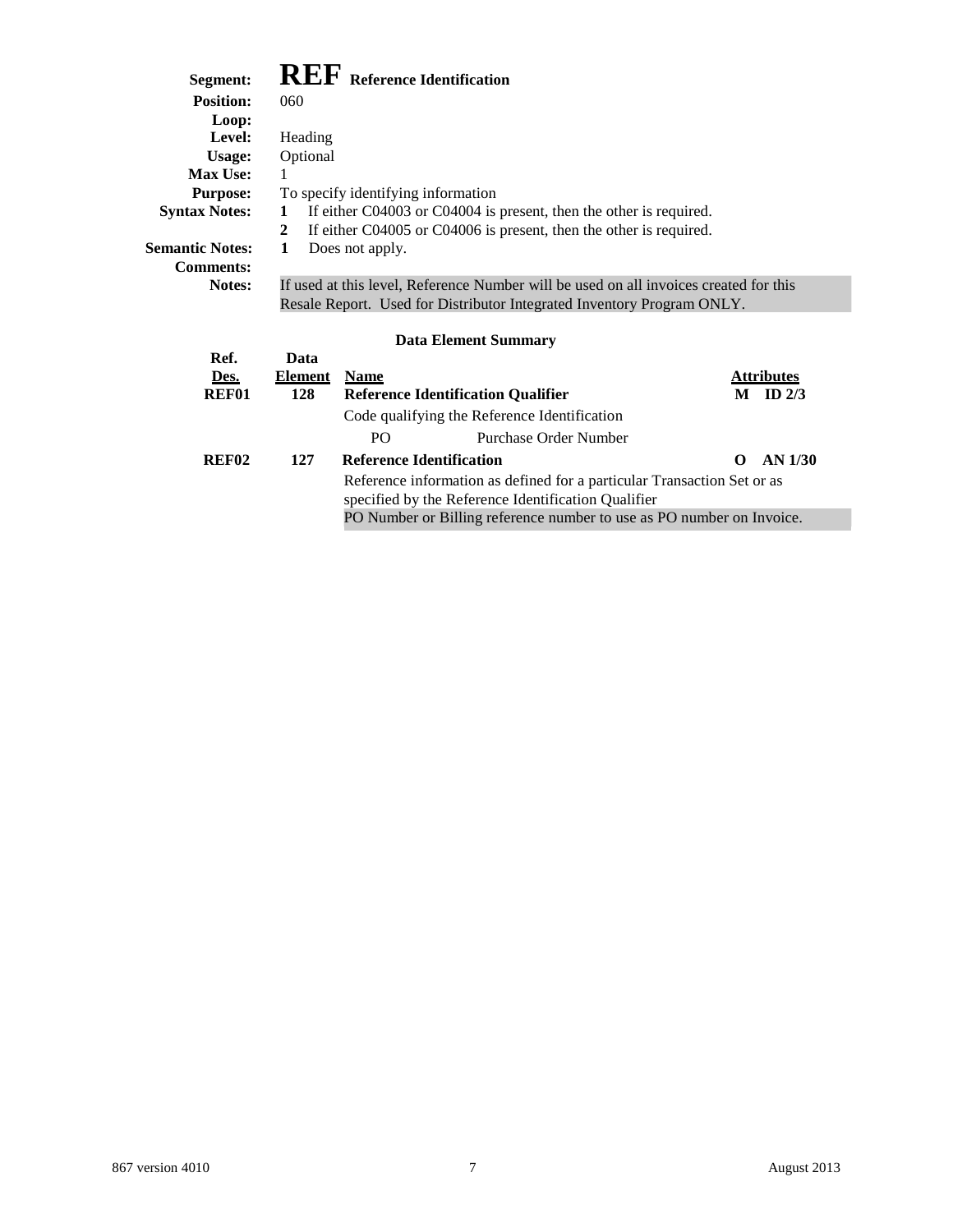| Segment:               | $\mathbf{N1}$ Name                                                                                                                                                                                                                            |
|------------------------|-----------------------------------------------------------------------------------------------------------------------------------------------------------------------------------------------------------------------------------------------|
| <b>Position:</b>       | 080                                                                                                                                                                                                                                           |
| Loop:                  | N1<br>Mandatory                                                                                                                                                                                                                               |
| Level:                 | Heading                                                                                                                                                                                                                                       |
| Usage:                 | Mandatory                                                                                                                                                                                                                                     |
| <b>Max Use:</b>        |                                                                                                                                                                                                                                               |
| <b>Purpose:</b>        | To identify a party by type of organization, name, and code                                                                                                                                                                                   |
| <b>Syntax Notes:</b>   | At least one of N102 or N103 is required.                                                                                                                                                                                                     |
|                        | If either N103 or N104 is present, then the other is required.<br>$\mathbf{2}$                                                                                                                                                                |
| <b>Semantic Notes:</b> |                                                                                                                                                                                                                                               |
| <b>Comments:</b>       | This segment, used alone, provides the most efficient method of providing<br>organizational identification. To obtain this efficiency the "ID Code" (N104) must<br>provide a key to the table maintained by the transaction processing party. |

**2** Does not apply.

| Ref.              | Data           |                                                                              |                                                                                |   |                   |
|-------------------|----------------|------------------------------------------------------------------------------|--------------------------------------------------------------------------------|---|-------------------|
| Des.              | <b>Element</b> | <b>Name</b>                                                                  |                                                                                |   | <u>Attributes</u> |
| <b>N101</b>       | 98             | <b>Entity Identifier Code</b>                                                |                                                                                | M | ID $2/3$          |
|                   |                |                                                                              | Code identifying an organizational entity, a physical location, property or an |   |                   |
|                   |                | individual                                                                   |                                                                                |   |                   |
|                   |                | DB                                                                           | Distributor Branch                                                             |   |                   |
|                   |                | DS                                                                           | Distributor                                                                    |   |                   |
| <b>N102</b>       | 93             | <b>Name</b>                                                                  |                                                                                | X | AN 1/60           |
|                   |                | Free-form name                                                               |                                                                                |   |                   |
| N <sub>10</sub> 3 | 66             | <b>Identification Code Qualifier</b>                                         |                                                                                | X | ID $1/2$          |
|                   |                | Code designating the system/method of code structure used for Identification |                                                                                |   |                   |
|                   |                | Code (67)                                                                    |                                                                                |   |                   |
|                   |                | 1                                                                            | D-U-N-S Number, Dun & Bradstreet                                               |   |                   |
|                   |                | 9                                                                            | D-U-N-S+4, D-U-N-S Number with Four Character                                  |   |                   |
|                   |                |                                                                              | Suffix                                                                         |   |                   |
|                   |                | 91                                                                           | Assigned by Seller or Seller's Agent                                           |   |                   |
|                   |                | 92                                                                           | Assigned by Buyer or Buyer's Agent                                             |   |                   |
| <b>N104</b>       | 67             | <b>Identification Code</b>                                                   |                                                                                | X | $AN$ 2/80         |
|                   |                | Code identifying a party or other code                                       |                                                                                |   |                   |
|                   |                | DISTRIBUTOR BRANCH NUMBER                                                    |                                                                                |   |                   |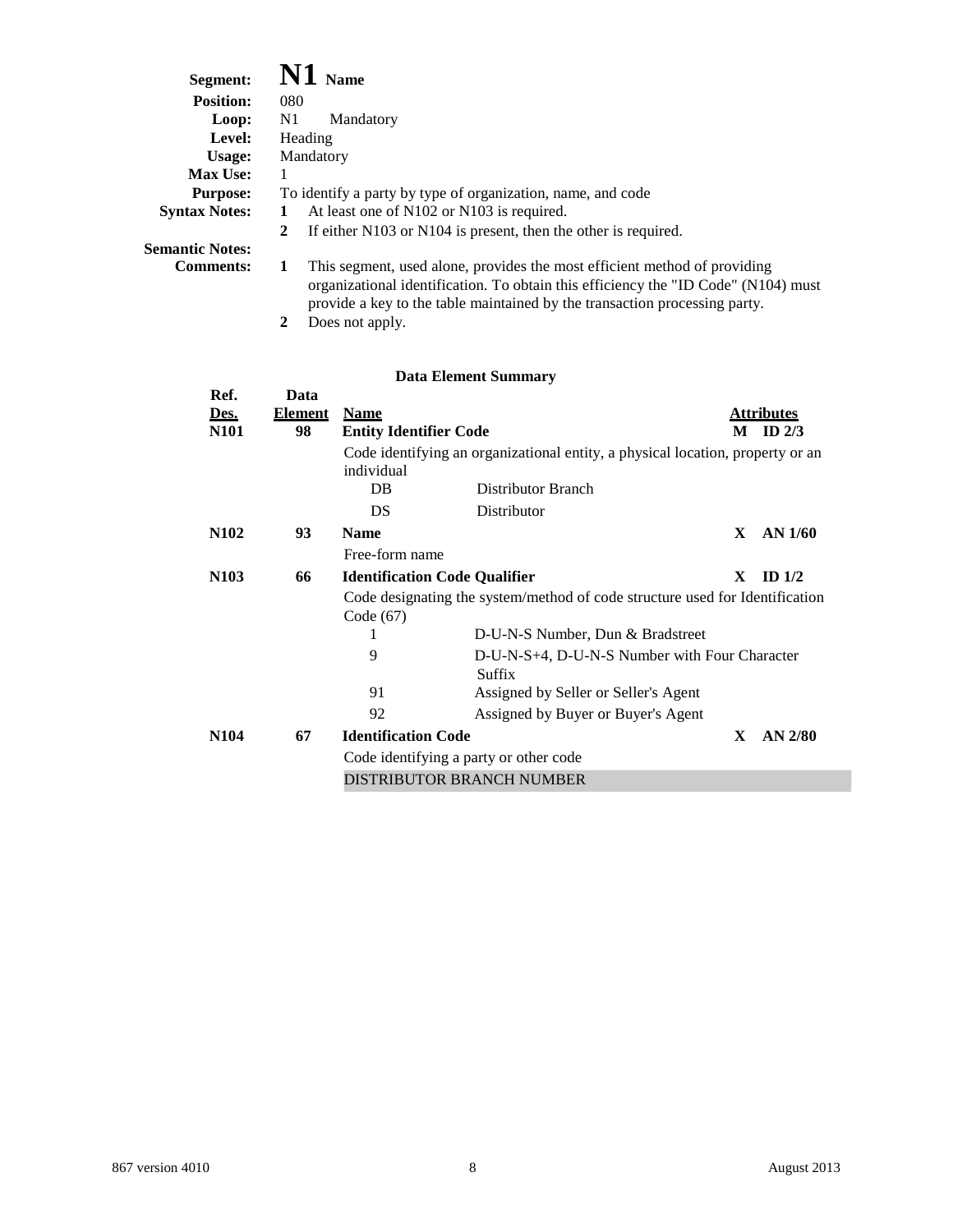## **Segment: PTD Product Transfer and Resale Detail**

| 0.001                | TTOMACC TTMIDICI MINI INCOMIC D'ÉGAL                                                                                     |  |  |
|----------------------|--------------------------------------------------------------------------------------------------------------------------|--|--|
| <b>Position:</b>     | 010                                                                                                                      |  |  |
| Loop:                | <b>PTD</b><br>Mandatory                                                                                                  |  |  |
| Level:               | Detail                                                                                                                   |  |  |
| Usage:               | Mandatory                                                                                                                |  |  |
| <b>Max Use:</b>      |                                                                                                                          |  |  |
| <b>Purpose:</b>      | To indicate the start of detail information relating to the transfer/resale of a product and<br>provide identifying data |  |  |
| <b>Syntax Notes:</b> |                                                                                                                          |  |  |

**Semantic Notes: Comments:**

| Ref.              | Data    |             |                                               |   |                   |
|-------------------|---------|-------------|-----------------------------------------------|---|-------------------|
| Des.              | Element | <b>Name</b> |                                               |   | <b>Attributes</b> |
| PTD <sub>01</sub> | 521     |             | <b>Product Transfer Type Code</b>             | M | ID $2/2$          |
|                   |         |             | Code identifying the type of product transfer |   |                   |
|                   |         | SD.         | Ship and Debit Sale                           |   |                   |
|                   |         | SS          | <b>Stock Sale</b>                             |   |                   |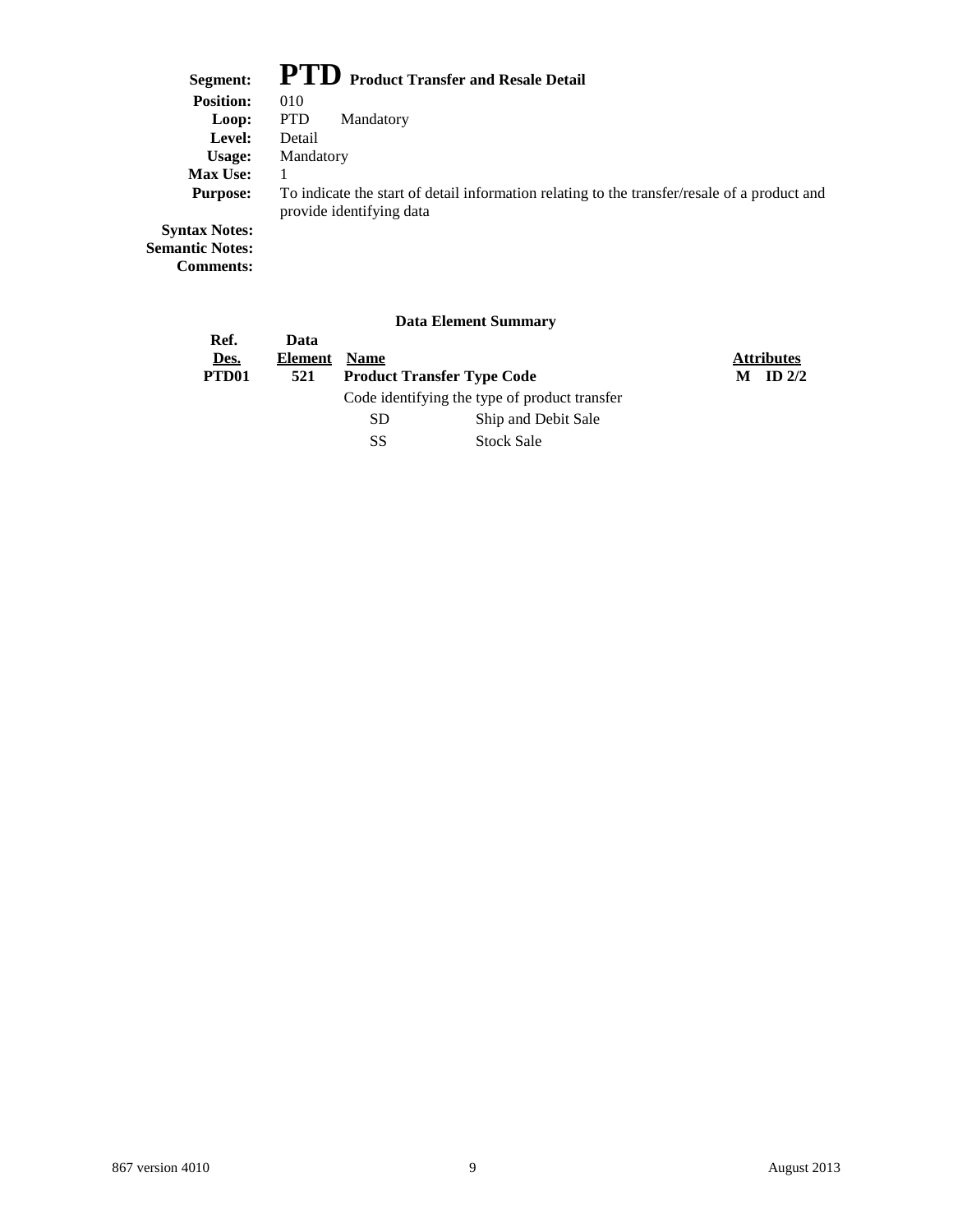| Segment:<br><b>Position:</b><br>Loop:<br>Level:<br>Usage:<br>Max Use:<br><b>Purpose:</b><br><b>Syntax Notes:</b><br><b>Semantic Notes:</b><br><b>Comments:</b> | 050<br>N1<br>Detail<br>1<br>1<br>$\overline{2}$<br>1 | N1 Name<br>Mandatory<br>Mandatory              | To identify a party by type of organization, name, and code<br>At least one of N102 or N103 is required.<br>If either N103 or N104 is present, then the other is required.<br>This segment, used alone, provides the most efficient method of providing<br>organizational identification. To obtain this efficiency the "ID Code" (N104) must<br>provide a key to the table maintained by the transaction processing party. |   |                                   |
|----------------------------------------------------------------------------------------------------------------------------------------------------------------|------------------------------------------------------|------------------------------------------------|-----------------------------------------------------------------------------------------------------------------------------------------------------------------------------------------------------------------------------------------------------------------------------------------------------------------------------------------------------------------------------------------------------------------------------|---|-----------------------------------|
|                                                                                                                                                                | $\boldsymbol{2}$                                     | Does not apply.                                |                                                                                                                                                                                                                                                                                                                                                                                                                             |   |                                   |
|                                                                                                                                                                |                                                      |                                                | <b>Data Element Summary</b>                                                                                                                                                                                                                                                                                                                                                                                                 |   |                                   |
| Ref.                                                                                                                                                           | Data                                                 |                                                |                                                                                                                                                                                                                                                                                                                                                                                                                             |   |                                   |
| Des.<br><b>N101</b>                                                                                                                                            | <b>Element</b><br>98                                 | <b>Name</b><br><b>Entity Identifier Code</b>   |                                                                                                                                                                                                                                                                                                                                                                                                                             |   | <b>Attributes</b><br>$M$ ID $2/3$ |
|                                                                                                                                                                |                                                      | or an individual<br>EC<br>EN<br>MA             | Code identifying an organizational entity, a physical location, property<br>Exchanger<br>End User<br>Party for whom Item is Ultimately Intended                                                                                                                                                                                                                                                                             |   |                                   |
| N <sub>102</sub>                                                                                                                                               | 93                                                   | <b>Name</b>                                    |                                                                                                                                                                                                                                                                                                                                                                                                                             |   | $X$ AN $1/60$                     |
|                                                                                                                                                                |                                                      | Free-form name                                 |                                                                                                                                                                                                                                                                                                                                                                                                                             |   |                                   |
|                                                                                                                                                                |                                                      |                                                | <b>END CUSTOMER NAME</b>                                                                                                                                                                                                                                                                                                                                                                                                    |   |                                   |
| N <sub>10</sub> 3                                                                                                                                              | 66                                                   |                                                | <b>Identification Code Qualifier</b>                                                                                                                                                                                                                                                                                                                                                                                        | X | ID <sub>1/2</sub>                 |
|                                                                                                                                                                |                                                      | Identification Code (67)<br>1<br>9<br>91<br>92 | Code designating the system/method of code structure used for<br>D-U-N-S Number, Dun & Bradstreet<br>D-U-N-S+4, D-U-N-S Number with Four<br><b>Character Suffix</b><br>Assigned by Seller or Seller's Agent<br>Assigned by Buyer or Buyer's Agent                                                                                                                                                                           |   |                                   |
| N <sub>104</sub>                                                                                                                                               | 67                                                   | <b>Identification Code</b>                     |                                                                                                                                                                                                                                                                                                                                                                                                                             | X | $AN$ 2/80                         |
|                                                                                                                                                                |                                                      |                                                | Code identifying a party or other code<br>END CUSTOMER ACCOUNT NUMBER                                                                                                                                                                                                                                                                                                                                                       |   |                                   |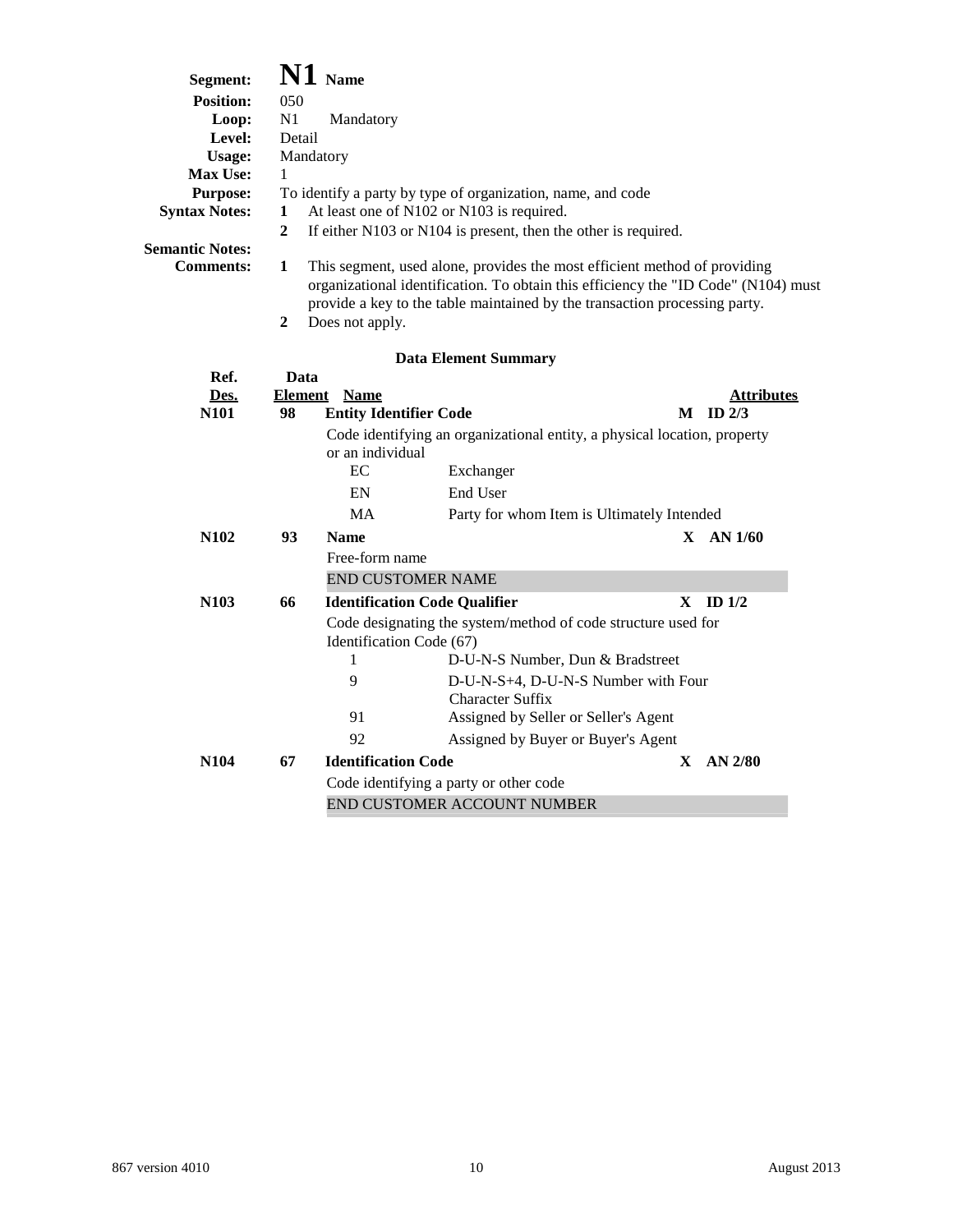**Segment: N3 Address Information** Position: 070<br>Loop: N1 N1 Mandatory<br>Detail Level:<br>Usage: **Optional**<br>2 **Max Use:**<br>**Purpose:** To specify the location of the named party **Syntax Notes: Semantic Notes: Comments:**

| Ref.        | Data    |                            |                   |
|-------------|---------|----------------------------|-------------------|
| <u>Des.</u> | Element | <b>Name</b>                | <b>Attributes</b> |
| <b>N301</b> | 166     | <b>Address Information</b> | $M$ AN 1/55       |
|             |         | Address information        |                   |
| N302        | 166     | <b>Address Information</b> | $O$ AN $1/55$     |
|             |         | Address information        |                   |
|             |         |                            |                   |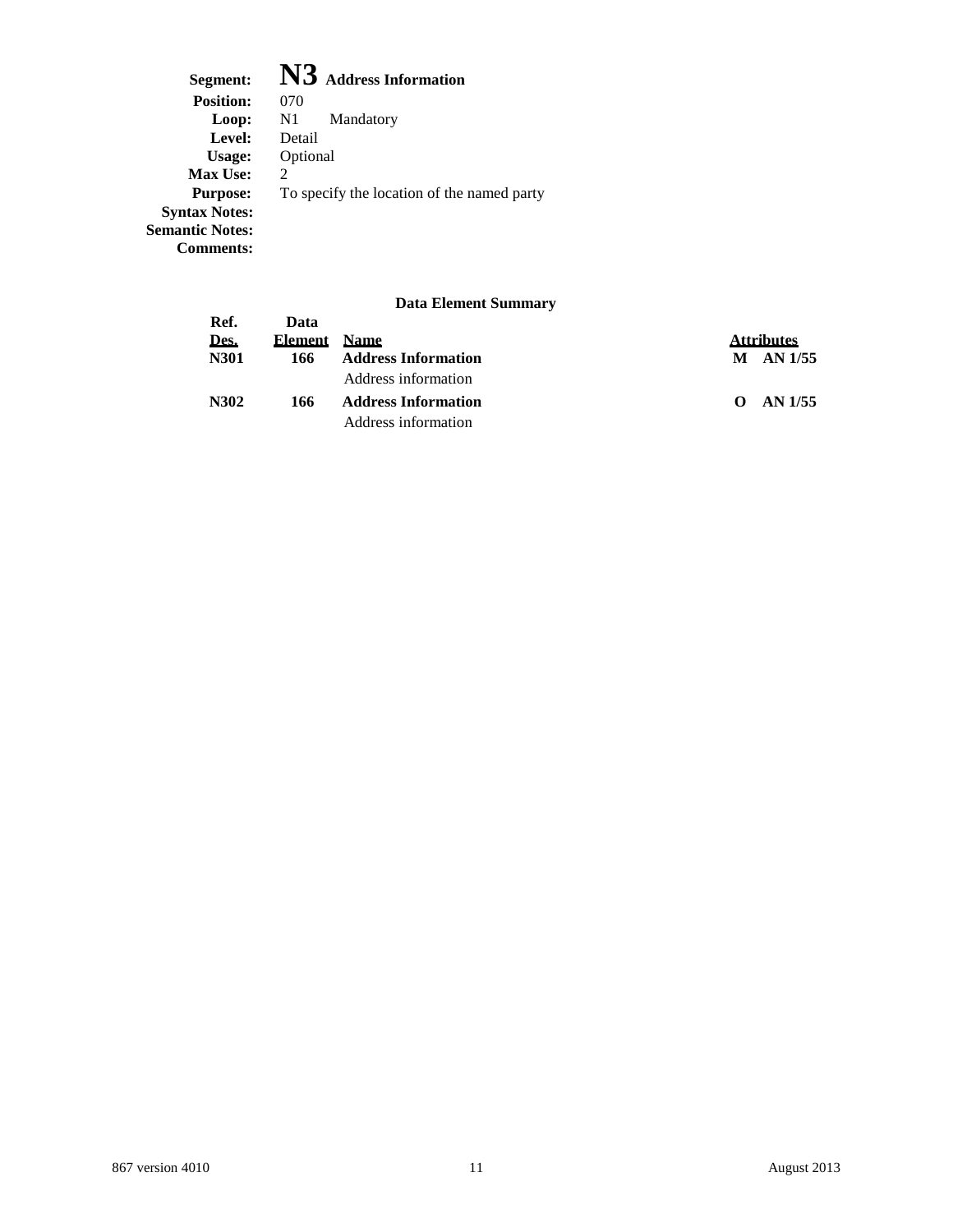| Segment:               | $\mathbf{N4}$ Geographic Location                                                                          |  |  |  |  |
|------------------------|------------------------------------------------------------------------------------------------------------|--|--|--|--|
| <b>Position:</b>       | 080                                                                                                        |  |  |  |  |
| Loop:                  | N1<br>Mandatory                                                                                            |  |  |  |  |
| Level:                 | Detail                                                                                                     |  |  |  |  |
| Usage:                 | Mandatory                                                                                                  |  |  |  |  |
| <b>Max Use:</b>        |                                                                                                            |  |  |  |  |
| <b>Purpose:</b>        | To specify the geographic place of the named party                                                         |  |  |  |  |
| <b>Syntax Notes:</b>   |                                                                                                            |  |  |  |  |
| <b>Semantic Notes:</b> |                                                                                                            |  |  |  |  |
| <b>Comments:</b>       | A combination of either N401 through N404, or N405 and N406 may be adequate to<br>1<br>specify a location. |  |  |  |  |

**2** N402 is required only if city name (N401) is in the U.S. or Canada.

| Ref.        | Data           |                                                                                                               |   |                   |
|-------------|----------------|---------------------------------------------------------------------------------------------------------------|---|-------------------|
| <u>Des.</u> | <b>Element</b> | <b>Name</b>                                                                                                   |   | <b>Attributes</b> |
| N401        | 19             | <b>City Name</b>                                                                                              |   | $M$ AN 2/30       |
|             |                | Free-form text for city name                                                                                  |   |                   |
| N402        | 156            | <b>State or Province Code</b>                                                                                 | 0 | $ID$ 2/2          |
|             |                | Code (Standard State/Province) as defined by appropriate government agency                                    |   |                   |
| N403        | 116            | <b>Postal Code</b>                                                                                            | 0 | $ID$ 3/15         |
|             |                | Code defining international postal zone code excluding punctuation and blanks<br>(zip code for United States) |   |                   |
| N404        | 26             | <b>Country Code</b>                                                                                           | M | ID $2/3$          |
|             |                | Code identifying the country                                                                                  |   |                   |
|             |                |                                                                                                               |   |                   |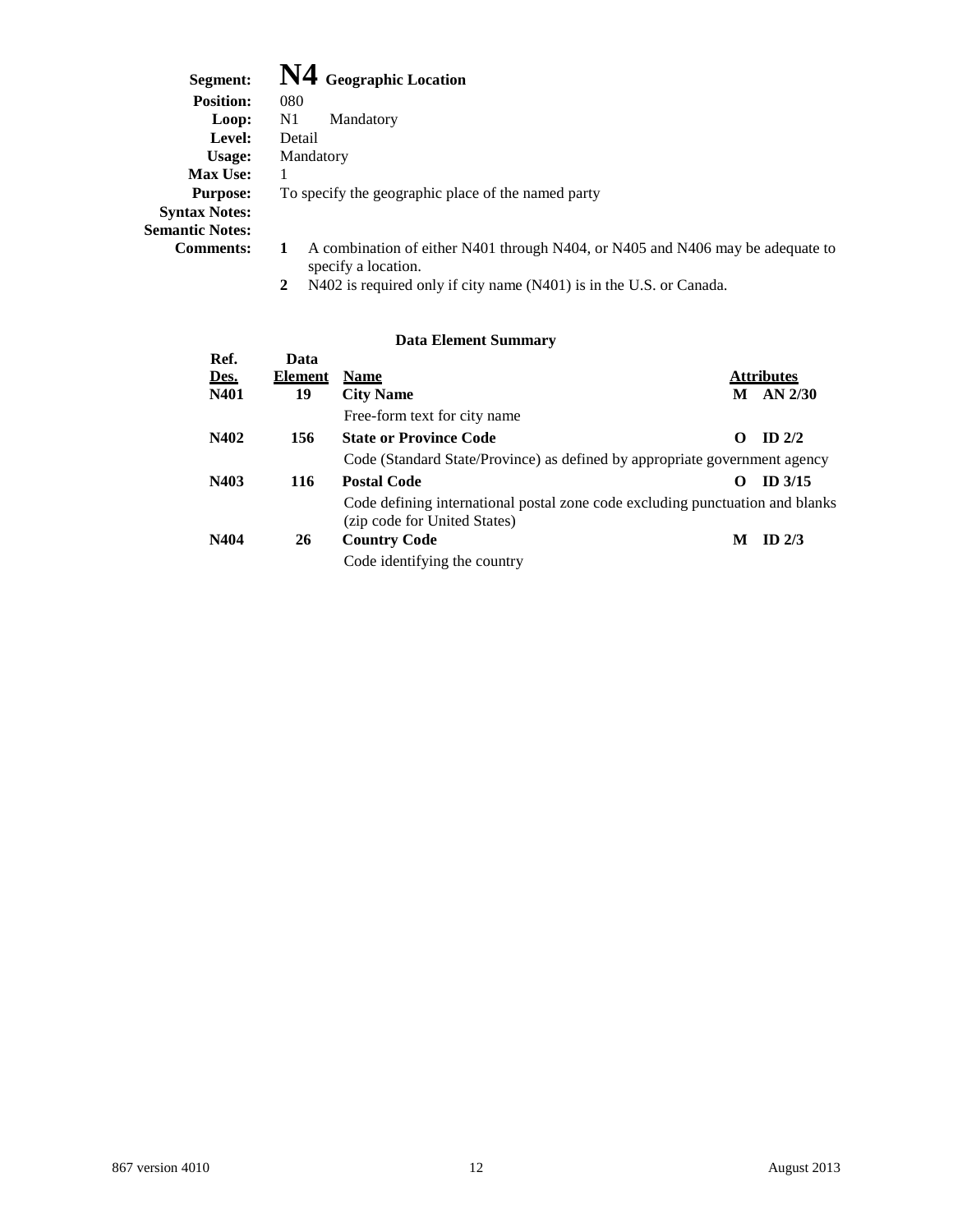| Segment:               | $\bf OTY$ Quantity              |
|------------------------|---------------------------------|
| <b>Position:</b>       | 110                             |
| Loop:                  | QTY<br>Mandatory                |
| Level:                 | Detail                          |
| Usage:                 | Mandatory                       |
| <b>Max Use:</b>        |                                 |
| <b>Purpose:</b>        | To specify quantity information |
| <b>Syntax Notes:</b>   |                                 |
| <b>Semantic Notes:</b> | Does not apply.                 |
| Comments:              |                                 |
|                        |                                 |

| Ref.              | Data           |                                                                                                                   |          |                   |
|-------------------|----------------|-------------------------------------------------------------------------------------------------------------------|----------|-------------------|
| Des.              | <b>Element</b> | <b>Name</b>                                                                                                       |          | <b>Attributes</b> |
| QTY <sub>01</sub> | 673            | <b>Ouantity Oualifier</b>                                                                                         | M        | ID $2/2$          |
|                   |                | Code specifying the type of quantity                                                                              |          |                   |
|                   |                | 32<br><b>Quantity Sold</b>                                                                                        |          |                   |
| QTY <sub>02</sub> | 380            | <b>Quantity</b>                                                                                                   | $\Omega$ | $R$ 1/15          |
|                   |                | Numeric value of quantity                                                                                         |          |                   |
| QTY03             | <b>C001</b>    | <b>Composite Unit of Measure</b>                                                                                  | O        |                   |
|                   |                | To identify a composite unit of measure (See Figures Appendix for examples<br>of use)                             |          |                   |
| C00101            | 355            | Unit or Basis for Measurement Code                                                                                | M        | $ID$ 2/2          |
|                   |                | Code specifying the units in which a value is being expressed, or manner in<br>which a measurement has been taken |          |                   |
|                   |                | EA<br>Each                                                                                                        |          |                   |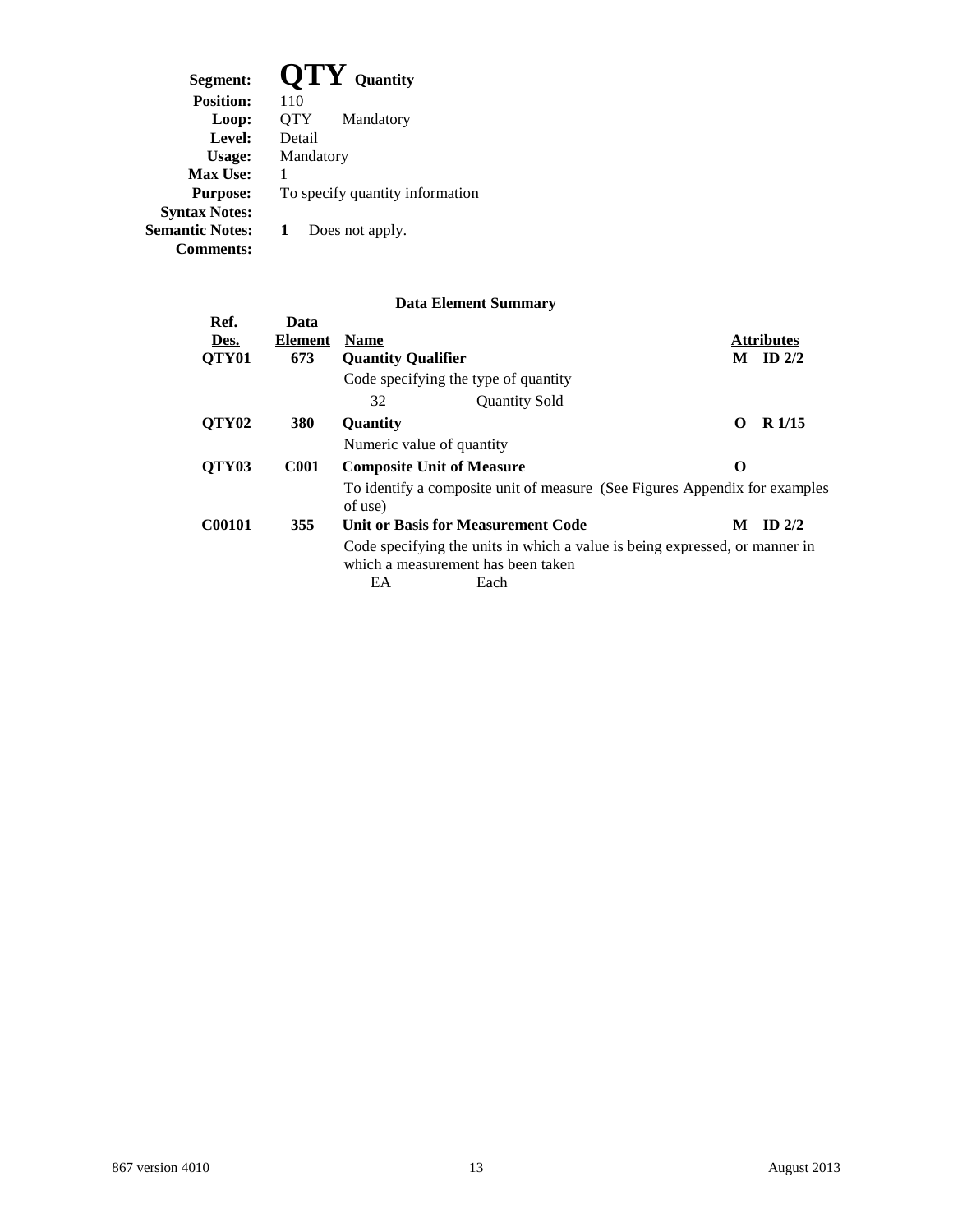| Segment:               | <b>LIN</b> Item Identification                                                       |
|------------------------|--------------------------------------------------------------------------------------|
| <b>Position:</b>       | 120                                                                                  |
| Loop:                  | <b>OTY</b><br>Mandatory                                                              |
| Level:                 | Detail                                                                               |
| Usage:                 | Mandatory                                                                            |
| <b>Max Use:</b>        |                                                                                      |
| <b>Purpose:</b>        | To specify basic item identification data                                            |
| <b>Syntax Notes:</b>   |                                                                                      |
| <b>Semantic Notes:</b> | LIN01 is the line item identification                                                |
| <b>Comments:</b>       | See the Data Dictionary for a complete list of IDs.<br>1                             |
|                        | LIN02 through LIN31 provides for fifteen different product/service IDs for each<br>2 |
|                        | item. For example: Case, Color, Drawing No., U.P.C. No., ISBN No., Model No., or     |

SKU.

| Ref.              | Data           |                                             |                                                                               |                   |                    |
|-------------------|----------------|---------------------------------------------|-------------------------------------------------------------------------------|-------------------|--------------------|
| Des.              | <b>Element</b> | <b>Name</b>                                 |                                                                               |                   | <b>Attributes</b>  |
| LIN <sub>01</sub> | <b>350</b>     | <b>Assigned Identification</b>              |                                                                               | $\mathbf{\Omega}$ | AN 1/20            |
|                   |                |                                             | Alphanumeric characters assigned for differentiation within a transaction set |                   |                    |
| LIN <sub>02</sub> | 235            |                                             | <b>Product/Service ID Qualifier</b>                                           | M                 | $ID$ 2/2           |
|                   |                | Product/Service ID (234)                    | Code identifying the type/source of the descriptive number used in            |                   |                    |
|                   |                | VP.                                         | Vendor's (Seller's) Part Number                                               |                   |                    |
| <b>LIN03</b>      | 234            | <b>Product/Service ID</b>                   |                                                                               | M                 | AN <sub>1/48</sub> |
|                   |                | Identifying number for a product or service |                                                                               |                   |                    |
|                   |                | <b>PART NUMBER</b>                          |                                                                               |                   |                    |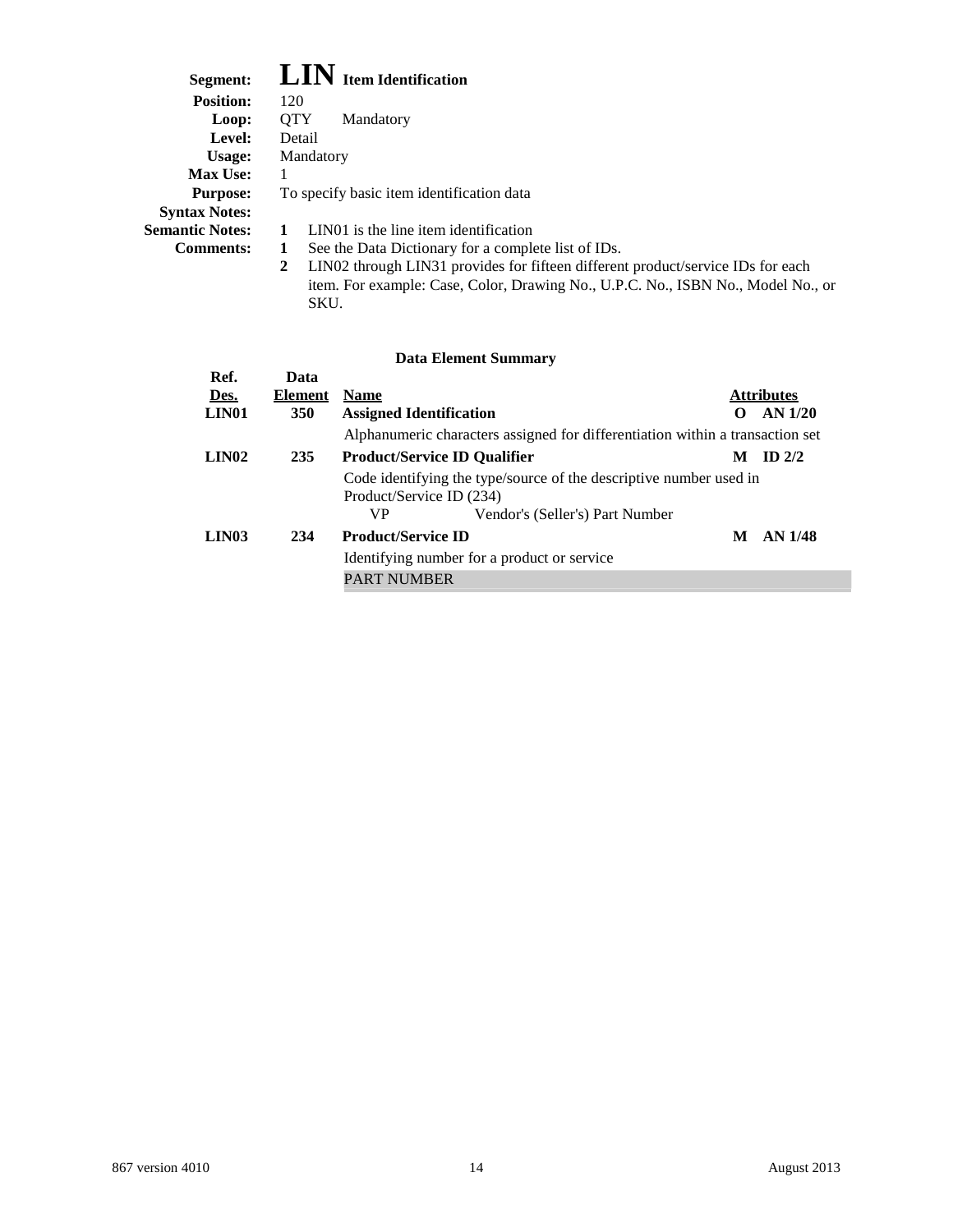| Segment:               | <b>UIT</b> Unit Detail                            |
|------------------------|---------------------------------------------------|
| <b>Position:</b>       | 130                                               |
| Loop:                  | 0TY<br>Mandatory                                  |
| Level:                 | Detail                                            |
| Usage:                 | Mandatory                                         |
| <b>Max Use:</b>        | 12                                                |
| <b>Purpose:</b>        | To specify item unit data                         |
| <b>Syntax Notes:</b>   | If UIT03 is present, then UIT02 is required.<br>1 |
| <b>Semantic Notes:</b> |                                                   |
| Comments:              |                                                   |

| Ref.         | Data           |                                  |                                                                                                                           |   |                   |
|--------------|----------------|----------------------------------|---------------------------------------------------------------------------------------------------------------------------|---|-------------------|
| Des.         | <b>Element</b> | <b>Name</b>                      |                                                                                                                           |   | <b>Attributes</b> |
| <b>UIT01</b> | <b>C001</b>    | <b>Composite Unit of Measure</b> |                                                                                                                           | M |                   |
|              |                | of use)                          | To identify a composite unit of measure (See Figures Appendix for examples                                                |   |                   |
| C00101       | 355            |                                  | Unit or Basis for Measurement Code                                                                                        | M | $ID$ 2/2          |
|              |                | EA                               | Code specifying the units in which a value is being expressed, or manner in<br>which a measurement has been taken<br>Each |   |                   |
| <b>UIT02</b> | 212            | <b>Unit Price</b>                |                                                                                                                           | M | $R$ 1/17          |
|              |                |                                  | Price per unit of product, service, commodity, etc.                                                                       |   |                   |
| <b>UIT03</b> | 639            | <b>Basis of Unit Price Code</b>  |                                                                                                                           | M | $ID$ 2/2          |
|              |                |                                  | Code identifying the type of unit price for an item                                                                       |   |                   |
|              |                | LE                               | Distributor Cost                                                                                                          |   |                   |
|              |                | QE                               | <b>Quoted Cost</b>                                                                                                        |   |                   |
|              |                | RE                               | <b>Retail Cost</b>                                                                                                        |   |                   |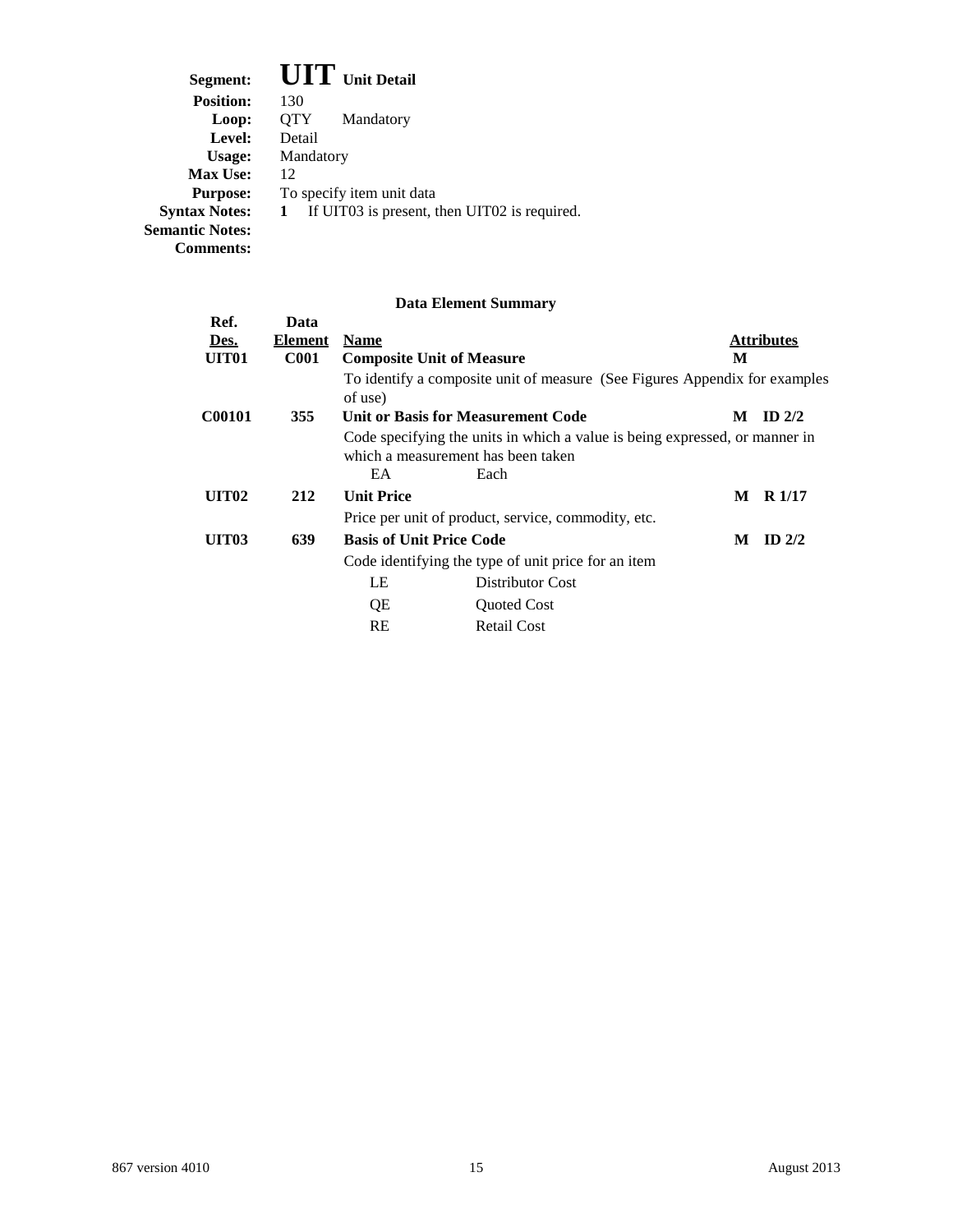## **Segment: REF Reference Identification**

| Segment:               | <b>INLA Reference Identification</b>                               |
|------------------------|--------------------------------------------------------------------|
| <b>Position:</b>       | 190                                                                |
| Loop:                  | <b>OTY</b><br>Mandatory                                            |
| Level:                 | Detail                                                             |
| Usage:                 | Mandatory                                                          |
| <b>Max Use:</b>        | >1                                                                 |
| <b>Purpose:</b>        | To specify identifying information                                 |
| <b>Syntax Notes:</b>   | If either C04003 or C04004 is present, then the other is required. |
|                        | If either C04005 or C04006 is present, then the other is required. |
| <b>Semantic Notes:</b> | Does not apply.                                                    |

**Comments:**

| Ref.              | Data           |             |                                                                                                                                |   |                   |
|-------------------|----------------|-------------|--------------------------------------------------------------------------------------------------------------------------------|---|-------------------|
| Des.              | <b>Element</b> | <b>Name</b> |                                                                                                                                |   | <b>Attributes</b> |
| <b>REF01</b>      | 128            |             | <b>Reference Identification Qualifier</b>                                                                                      | M | ID $2/3$          |
|                   |                |             | Code qualifying the Reference Identification                                                                                   |   |                   |
|                   |                | DI          | Distributor Invoice Number                                                                                                     |   |                   |
| REF <sub>02</sub> | 127            |             | <b>Reference Identification</b>                                                                                                | M | AN 1/30           |
|                   |                |             | Reference information as defined for a particular Transaction Set or as<br>specified by the Reference Identification Qualifier |   |                   |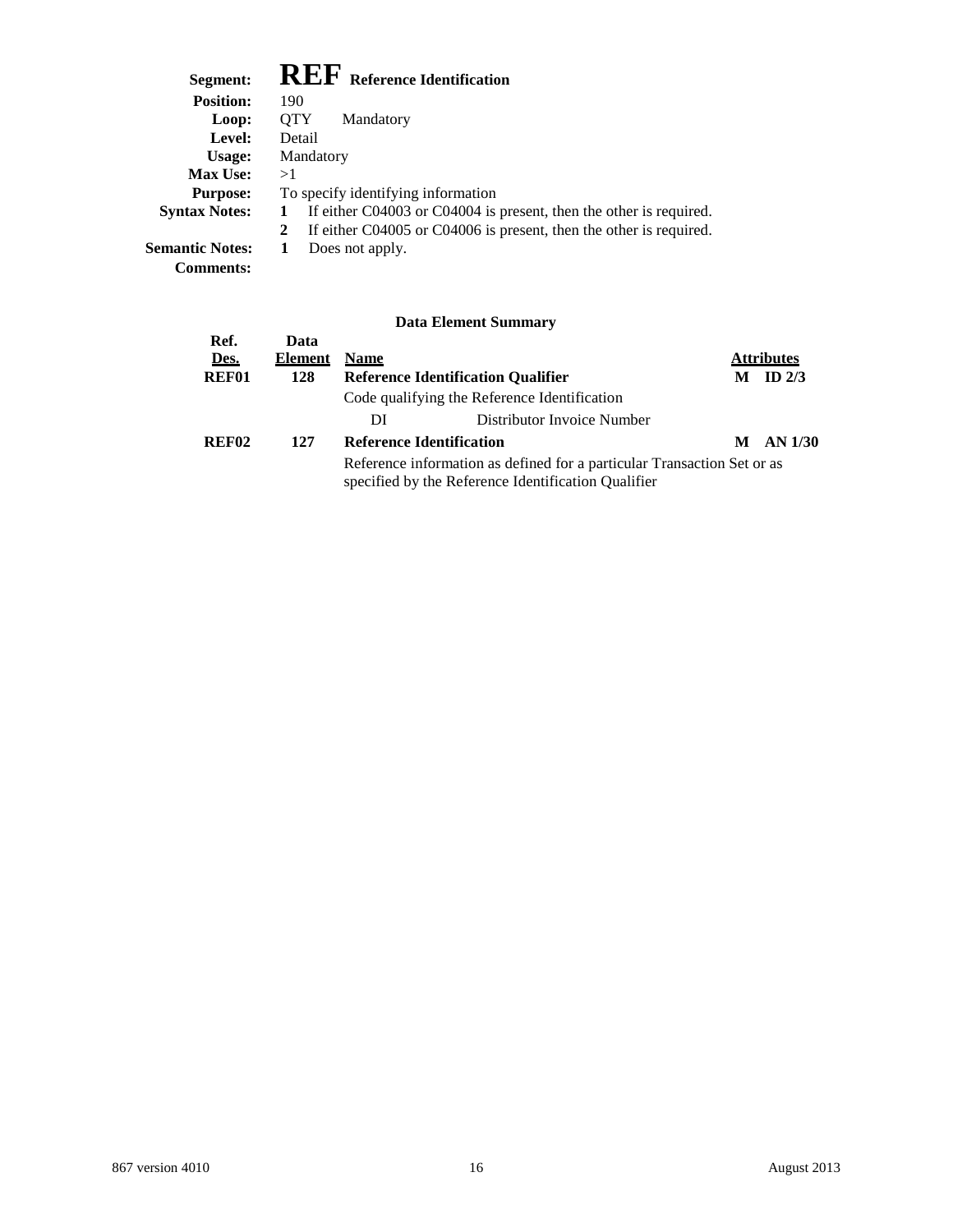## **Segment: REF Reference Identification**

Sale.

| эедшени:               | <b>ANALIA Reference Identification</b>                                                                                                                                       |  |  |  |
|------------------------|------------------------------------------------------------------------------------------------------------------------------------------------------------------------------|--|--|--|
| <b>Position:</b>       | 199                                                                                                                                                                          |  |  |  |
| Loop:                  | <b>OTY</b><br>Mandatory                                                                                                                                                      |  |  |  |
| Level:                 | Detail                                                                                                                                                                       |  |  |  |
| Usage:                 | Optional                                                                                                                                                                     |  |  |  |
| <b>Max Use:</b>        | >1                                                                                                                                                                           |  |  |  |
| <b>Purpose:</b>        | To specify identifying information                                                                                                                                           |  |  |  |
| <b>Syntax Notes:</b>   | If either C04003 or C04004 is present, then the other is required.                                                                                                           |  |  |  |
|                        | If either C04005 or C04006 is present, then the other is required.<br>2                                                                                                      |  |  |  |
| <b>Semantic Notes:</b> | Does not apply.<br>1                                                                                                                                                         |  |  |  |
| <b>Comments:</b>       |                                                                                                                                                                              |  |  |  |
| <b>Notes:</b>          | If sale was under a Ship $\&$ Debit Agreement, reference the agreement number this was<br>sold under. Also PTD segment element 01 must contain a code of "SD" Ship and Debit |  |  |  |

| Ref.<br>Des.      | Data<br><b>Element</b> | <b>Name</b> |                                                                         |   | <b>Attributes</b> |
|-------------------|------------------------|-------------|-------------------------------------------------------------------------|---|-------------------|
| REF01             | 128                    |             | <b>Reference Identification Qualifier</b>                               | M | ID $2/3$          |
|                   |                        |             | Code qualifying the Reference Identification                            |   |                   |
|                   |                        | AH          | <b>Agreement Number</b>                                                 |   |                   |
|                   |                        | AU          | Authorization to Meet Competition Number                                |   |                   |
| REF <sub>02</sub> | 127                    |             | <b>Reference Identification</b>                                         | M | AN 1/30           |
|                   |                        |             | Reference information as defined for a particular Transaction Set or as |   |                   |
|                   |                        |             | specified by the Reference Identification Qualifier                     |   |                   |
|                   |                        |             | Agreement Number for Ship & Debit.                                      |   |                   |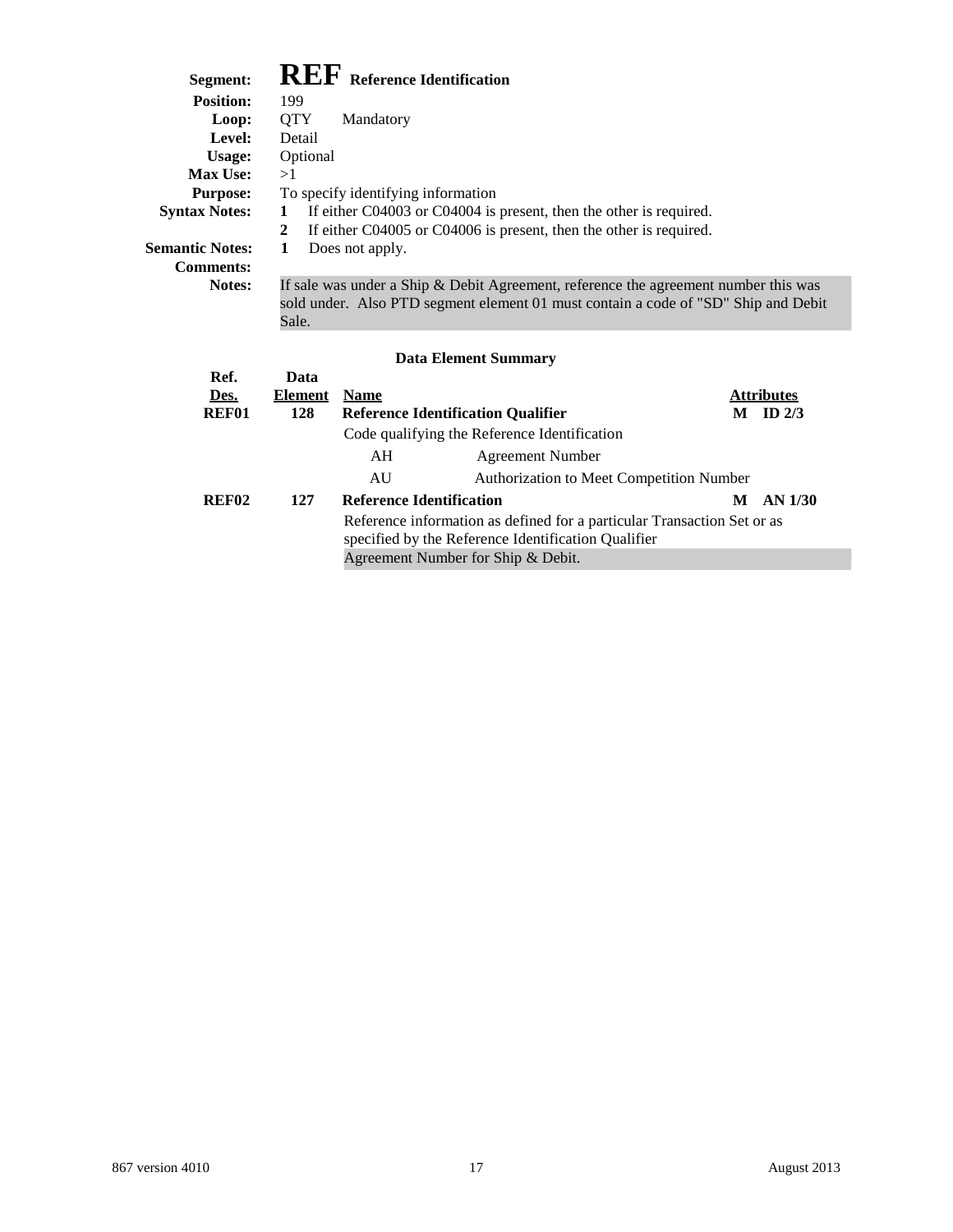| Segment:             | <b>DTM</b> Date/Time Reference                                        |
|----------------------|-----------------------------------------------------------------------|
| <b>Position:</b>     | 210                                                                   |
| Loop:                | <b>OTY</b><br>Mandatory                                               |
| Level:               | Detail                                                                |
| Usage:               | Mandatory                                                             |
| <b>Max Use:</b>      | 10                                                                    |
| <b>Purpose:</b>      | To specify pertinent dates and times                                  |
| <b>Syntax Notes:</b> | At least one of DTM02 DTM03 or DTM05 is required.                     |
|                      | If DTM04 is present, then DTM03 is required.<br>2                     |
|                      | If either DTM05 or DTM06 is present, then the other is required.<br>3 |

**Semantic Notes: Comments:**

| Ref.<br>Des.<br>DTM01 | Data<br><b>Element</b><br>374 | <b>Name</b><br>Date/Time Qualifier |                                                             | M  | <b>Attributes</b><br>ID $3/3$ |
|-----------------------|-------------------------------|------------------------------------|-------------------------------------------------------------|----|-------------------------------|
|                       |                               |                                    | Code specifying type of date or time, or both date and time |    |                               |
|                       |                               | 003                                | Invoice                                                     |    |                               |
|                       |                               | 011                                | Shipped                                                     |    |                               |
| DTM02                 | 373                           | Date                               |                                                             | X. | <b>DT 8/8</b>                 |
|                       |                               |                                    | Date expressed as CCYYMMDD                                  |    |                               |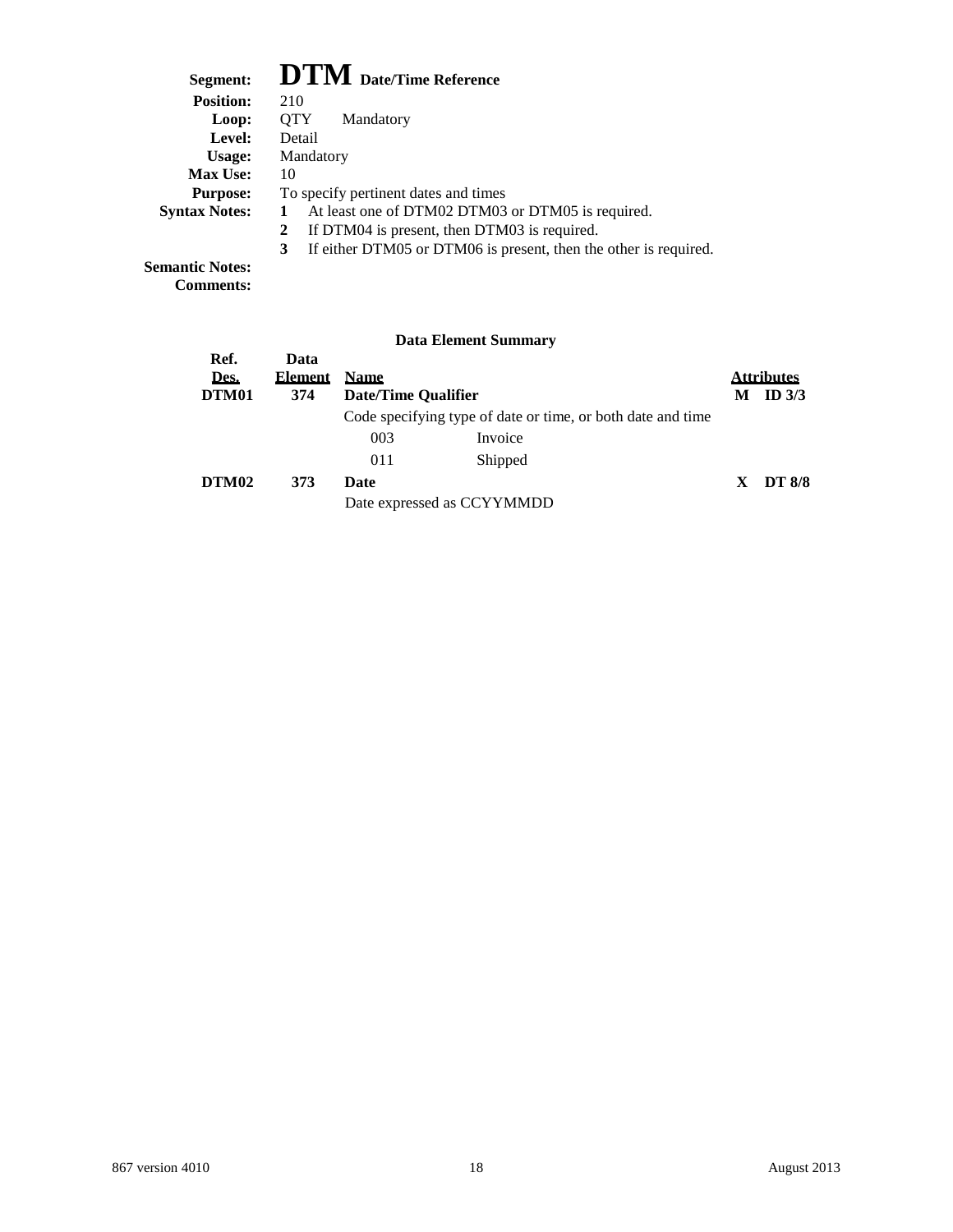## **Segment:CUR Currency**

| <b>Position:</b>       | 220                                                                           |
|------------------------|-------------------------------------------------------------------------------|
| Loop:                  | <b>OTY</b><br>Mandatory                                                       |
| Level:                 | Detail                                                                        |
| Usage:                 | Mandatory                                                                     |
| <b>Max Use:</b>        |                                                                               |
| <b>Purpose:</b>        | To specify the currency (dollars, pounds, francs, etc.) used in a transaction |
| <b>Syntax Notes:</b>   |                                                                               |
| <b>Semantic Notes:</b> |                                                                               |
| <b>Comments:</b>       | See Figures Appendix for examples detailing the use of the CUR segment.       |

| Ref.         | Data           |                                                                                              |                   |
|--------------|----------------|----------------------------------------------------------------------------------------------|-------------------|
| Des.         | <b>Element</b> | <b>Name</b>                                                                                  | <b>Attributes</b> |
| <b>CUR01</b> | 98             | <b>Entity Identifier Code</b>                                                                | ID $2/3$<br>М     |
|              |                | Code identifying an organizational entity, a physical location, property or an<br>individual |                   |
|              |                | <b>Selling Party</b><br><b>SE</b>                                                            |                   |
| <b>CUR02</b> | <b>100</b>     | <b>Currency Code</b>                                                                         | ID $3/3$<br>M     |
|              |                | Code (Standard ISO) for country in whose currency the charges are specified                  |                   |
|              |                | USD<br>U.S. Dollars                                                                          |                   |
|              |                | Canadian dollar<br>CAD                                                                       |                   |
|              |                | MXN<br>Mexican Peso                                                                          |                   |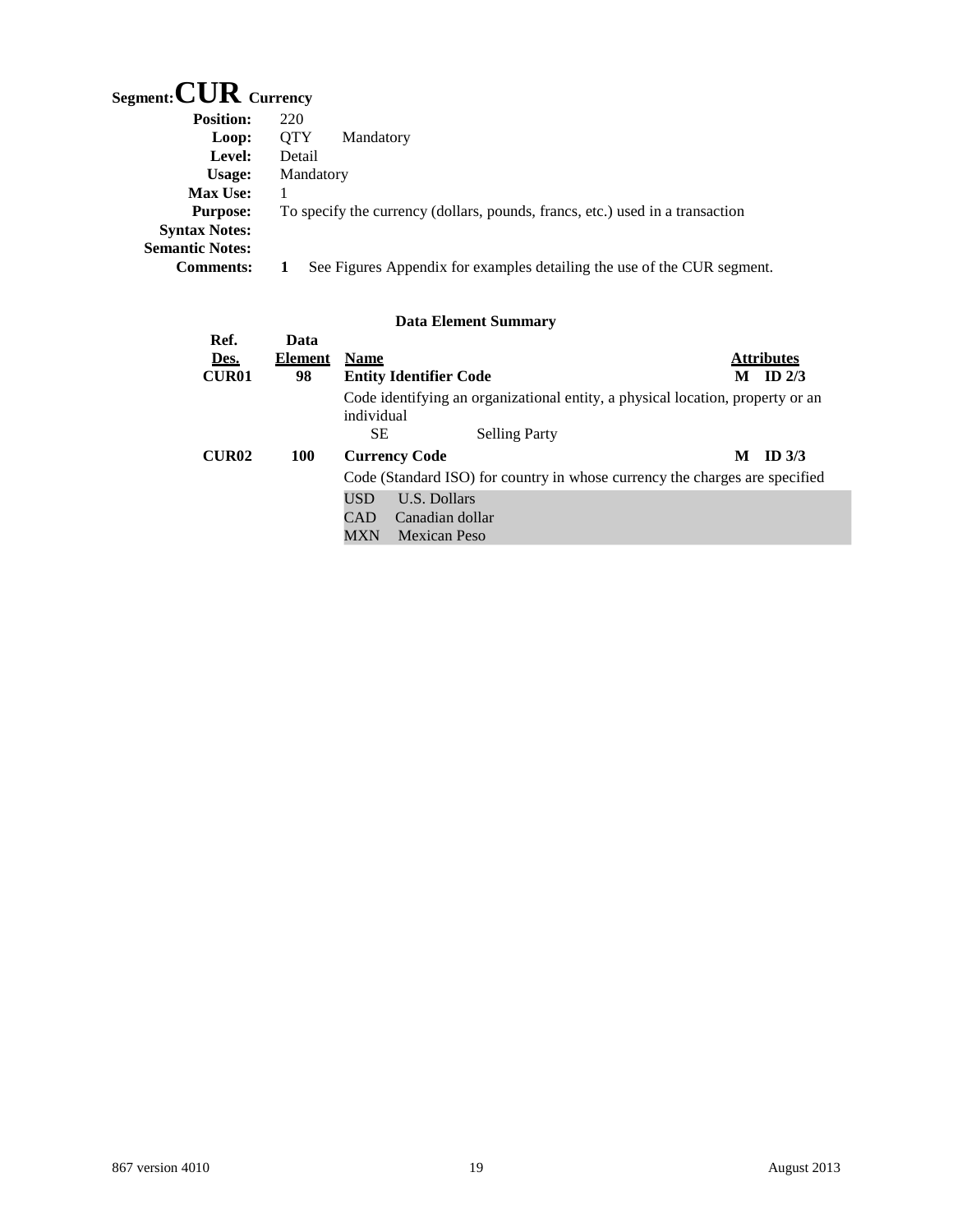| Segment:               | <b>CTT</b> Transaction Totals                                                                            |
|------------------------|----------------------------------------------------------------------------------------------------------|
| <b>Position:</b>       | 010                                                                                                      |
| Loop:                  | <b>CTT</b><br>Mandatory                                                                                  |
| Level:                 | Summary                                                                                                  |
| Usage:                 | Mandatory                                                                                                |
| <b>Max Use:</b>        |                                                                                                          |
| <b>Purpose:</b>        | To transmit a hash total for a specific element in the transaction set                                   |
| <b>Syntax Notes:</b>   | If either CTT03 or CTT04 is present, then the other is required.<br>1                                    |
|                        | If either CTT05 or CTT06 is present, then the other is required.<br>$2^{\circ}$                          |
| <b>Semantic Notes:</b> |                                                                                                          |
| <b>Comments:</b>       | This segment is intended to provide hash totals to validate transaction completeness<br>and correctness. |

| Ref.              | Data           |                                                                                                                                                                                                                                                                                                                                                                                                                                                                                                                                                                                                                         |   |                   |
|-------------------|----------------|-------------------------------------------------------------------------------------------------------------------------------------------------------------------------------------------------------------------------------------------------------------------------------------------------------------------------------------------------------------------------------------------------------------------------------------------------------------------------------------------------------------------------------------------------------------------------------------------------------------------------|---|-------------------|
| Des.              | <b>Element</b> | <b>Name</b>                                                                                                                                                                                                                                                                                                                                                                                                                                                                                                                                                                                                             |   | <b>Attributes</b> |
| <b>CTT01</b>      | 354            | <b>Number of Line Items</b>                                                                                                                                                                                                                                                                                                                                                                                                                                                                                                                                                                                             | M | N01/6             |
|                   |                | Total number of line items in the transaction set                                                                                                                                                                                                                                                                                                                                                                                                                                                                                                                                                                       |   |                   |
| CTT <sub>02</sub> | 347            | <b>Hash Total</b>                                                                                                                                                                                                                                                                                                                                                                                                                                                                                                                                                                                                       | M | R <sub>1/10</sub> |
|                   |                | Sum of values of the specified data element. All values in the data element will<br>be summed without regard to decimal points (explicit or implicit) or signs.<br>Truncation will occur on the left most digits if the sum is greater than the<br>maximum size of the hash total of the data element. Example: -.0018 First<br>occurrence of value being hashed. .18 Second occurrence of value being<br>hashed. 1.8 Third occurrence of value being hashed. 18.01 Fourth occurrence<br>of value being hashed. --------- 1855 Hash total prior to truncation. 855 Hash<br>total after truncation to three-digit field. |   |                   |